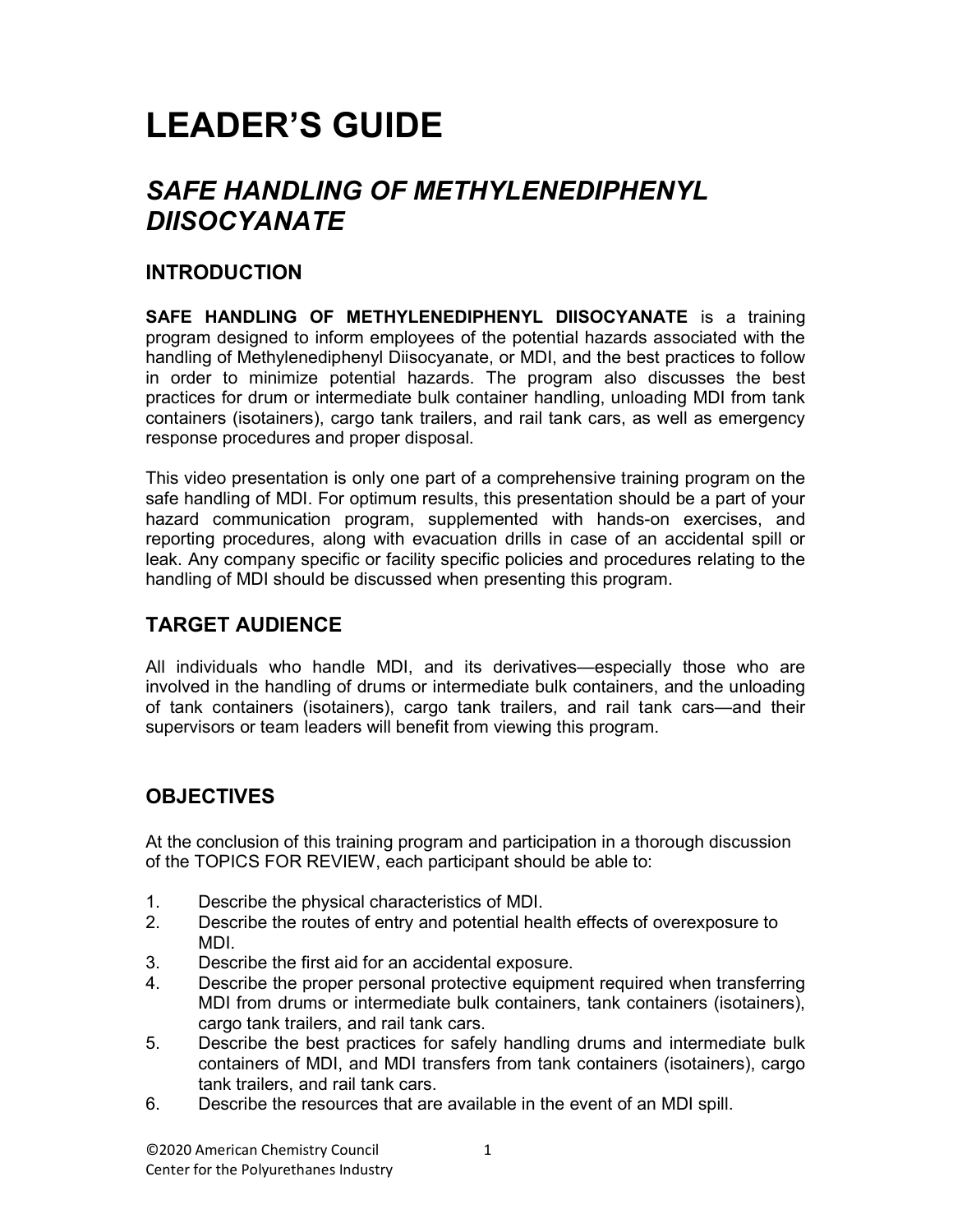- 7. Describe how to clean up an MDI spill.
- 8. Describe what to do with waste material generated during the cleanup of an MDI spill.

### LEADER PREPARATION

The training session leader plays a key role in the success of the **SAFE HANDLING** OF METHYLENEDIPHENYL DIISOCYANATE training program. The leader should manage the training experience by encouraging group discussion, relating the material to the participants' specific environments and company policies, and conducting follow-up exercises or meetings.

Prior to the training session, the leader should:

- Preview the appropriate sections of the program, and read the Leader's Guide.
- Study the suggested TOPICS FOR REVIEW.
- Obtain visual aids which would make employees aware of safety hazards.
- Obtain safety data sheets (SDS) or technical data sheets for methylenediphenyl diisocyanate.
- Develop additional discussion questions, as required, to amplify the key points presented and relate them to the specific situations encountered in their environments.
- Secure a meeting room large enough to avoid overcrowding and quiet enough to minimize distractions.
- Secure the audio-visual equipment required to present the program.
- Allow sufficient time to conduct the training session. NOTE: A typical training session should include a discussion of objectives, presentation of this program, review of the material, testing, test review, and will take approximately 90 minutes.
- After the training session, arrange to have the video training program made available for periodic review by employees, supervisors or team leaders, and managers. (Note: Videos are available online at polyurethane.americanchemistry.com)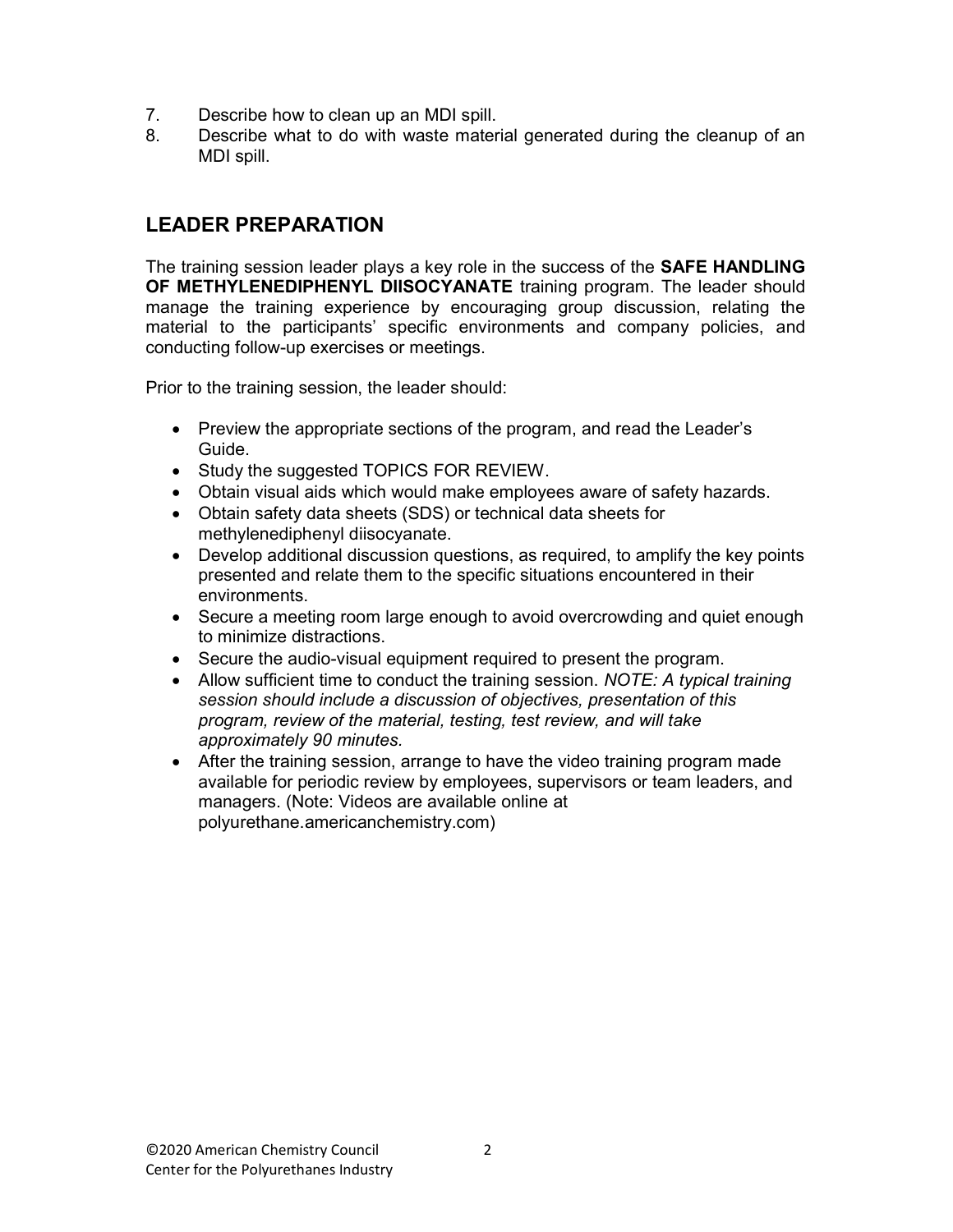## AUDIOVISUAL PROGRAM OUTLINE

| Introduction                                                                                                                                                                                                                                | (2:24)  |
|---------------------------------------------------------------------------------------------------------------------------------------------------------------------------------------------------------------------------------------------|---------|
| A. Typical Uses of MDI<br><b>B. Common Shipping Containers</b><br>C. Modes of Transportation                                                                                                                                                |         |
| <b>I. Hazard Communication</b>                                                                                                                                                                                                              | (9:13)  |
| A. Physical Characteristics<br><b>B. Routes of Entry</b><br>C. Potential Health Effects<br>D. First Aid<br>E. Personal Protective Equipment                                                                                                 |         |
| II. Drum and Intermediate Bulk Container Handling                                                                                                                                                                                           | (7:32)  |
| A. Receiving Deliveries<br><b>B. Personal Protective Equipment</b><br>C. Discarding Empty Containers                                                                                                                                        |         |
| III. Tank Container (Isotainer) Transfers                                                                                                                                                                                                   | (15:13) |
| A. Preparation for Unloading<br><b>B.</b> Documentation<br>C. Regulatory Information<br>D. Pre-Unloading \<br>E. Personal Protective Equipment<br>F. Connecting\<br>G. Transfer Operations<br>H. Disconnecting<br>I. Preparation for Return |         |
| <b>IV. Cargo Tank Trailer Transfers</b>                                                                                                                                                                                                     | (16:33) |
| A. Preparation for Unloading<br><b>B.</b> Documentation<br>C. Regulatory Information<br>D. Pre-Unloading<br>E. Personal Protective Equipment<br>F. Connecting<br>G. Transfer Operations<br>H. Disconnecting<br>I. Preparation for Return    |         |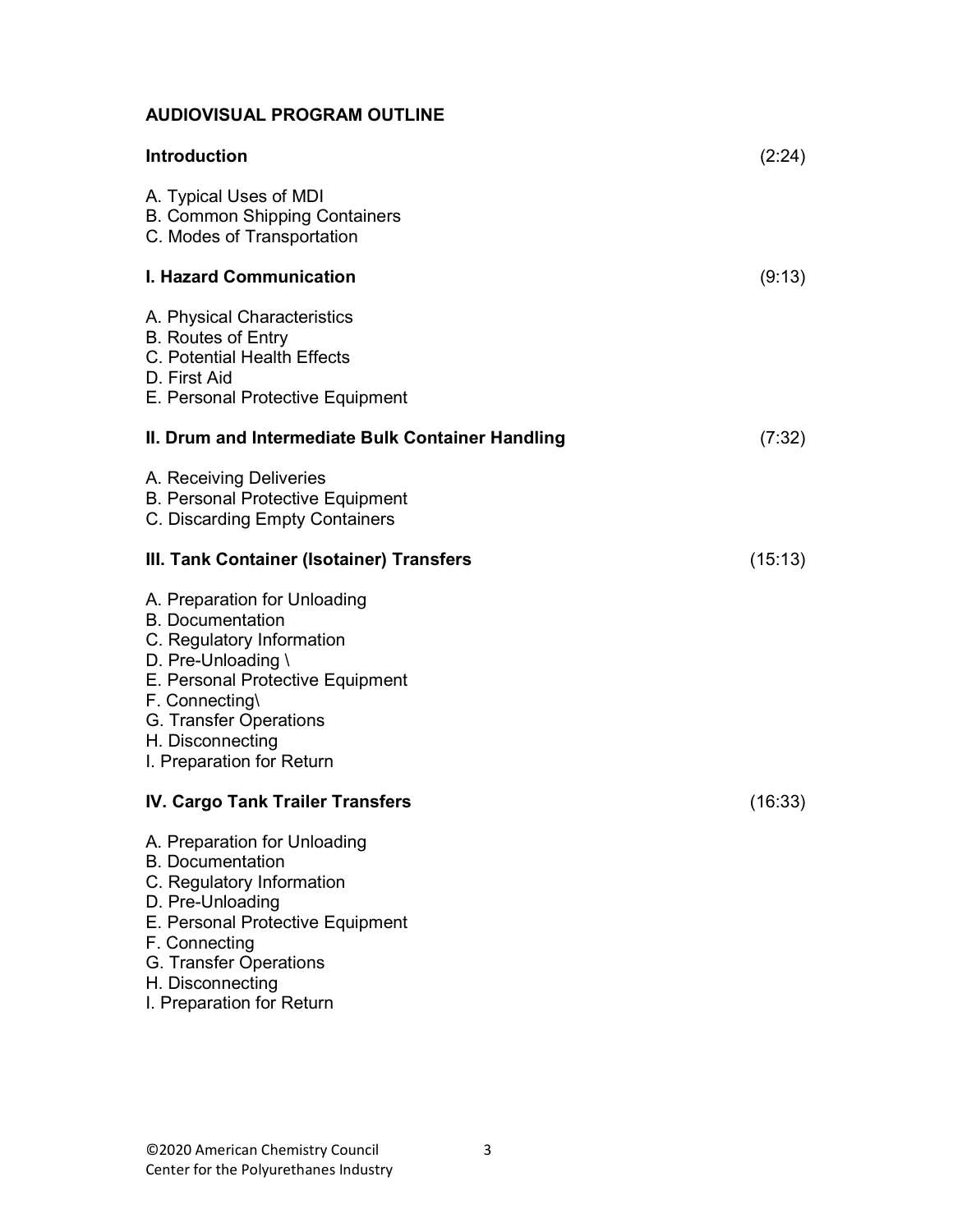#### V. Rail Tank Car Transfers (16:21)

- A. Preparation for Unloading
- B. Documentation
- C. Regulatory Information
- D. Pre-Unloading
- E. Personal Protective Equipment
- F. Connecting
- G. Transfer Operations
- H. Disconnecting
- I. Preparation for Return

#### VI. Emergency Response (7:56)

#### A. Resources

- B. Spill Control, Containment and Clean-up
- C. Notification
- D. Disposal

### PRESENTATION

The SAFE HANDLING OF METHYLENEDIPHENYL DIISOCYANATE program has been divided into six parts so that training can be specifically targeted to the container in which MDI is received. All employees must view both Part One–Hazard Communication and Part Six–Emergency Response for their training to be complete. Choose one or more of the following parts based on how MDI is received at the facility:

| Drum and Intermediate Bulk Container Handling | Part Two          |
|-----------------------------------------------|-------------------|
| Tank Container (Isotainer) Transfers          | <b>Part Three</b> |
| <b>Cargo Tank Trailer Transfers</b>           | Part Four         |
| <b>Rail Tank Car Transfers</b>                | <b>Part Five</b>  |

The sequence of a typical training session using this program would be as follows: The leader...

- Welcome the group, and ask them to place name cards in front of themselves, if appropriate.
- Introduce the subject area, and explain what is to be presented.
- Review the objectives for the program with the participants, and explain that these objectives will be tested by means of a written quiz at the end of the session.

NOTE: Four written quizzes that review the program's objectives are provided for use at the instructor's discretion.

- Start the video training program and watch it with the participants.
- Answer any immediate questions that the participants may have.
- Use TOPICS FOR REVIEW to relate the material presented to the participants' situation. NOTE: The question/answer format is provided as a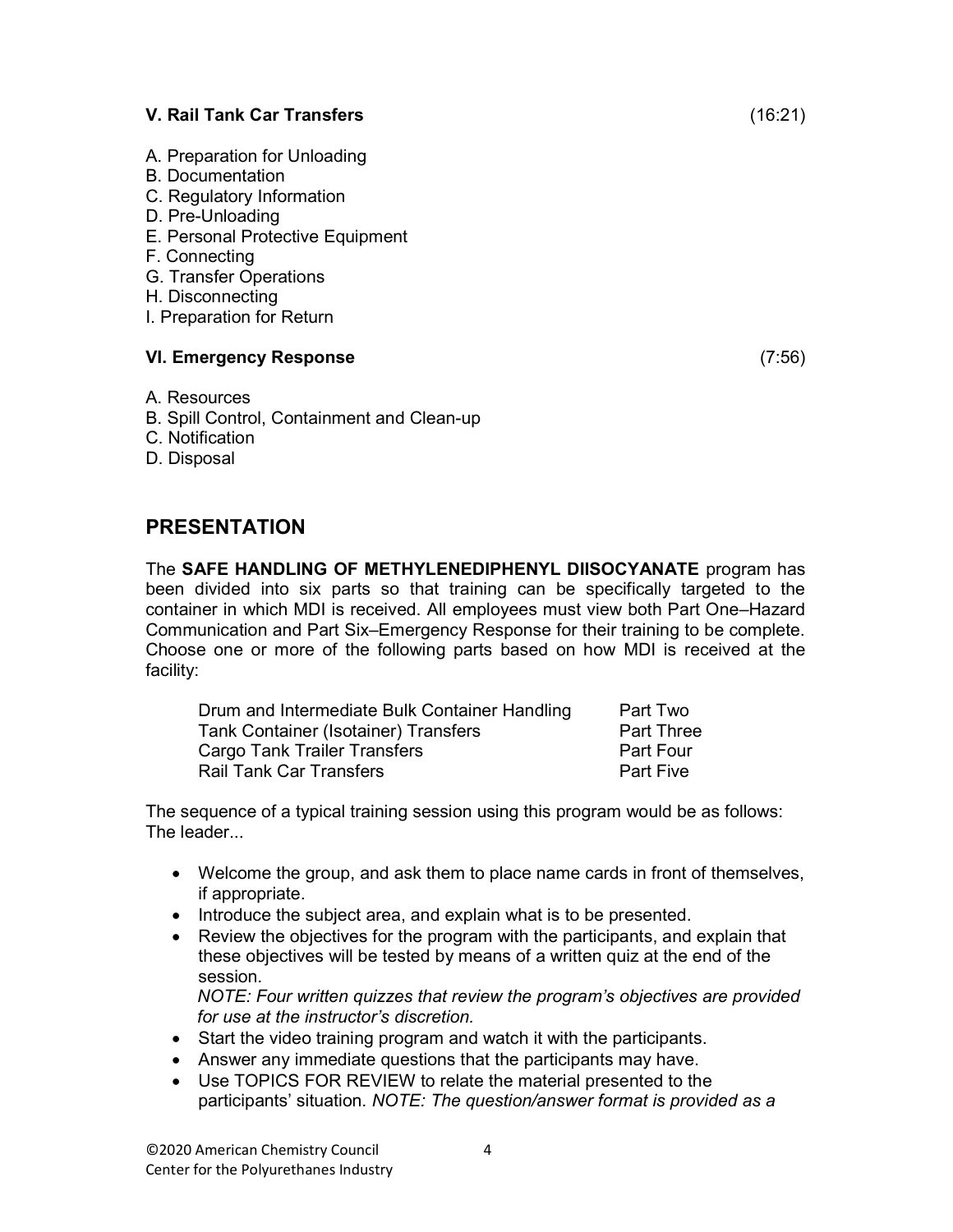guide. It is best to relate this information to questions that the group considers important.

- Briefly review the key points of the program, and facilitate a group discussion.
- Administer the quiz, and review the answers with the participants.
- Give each participant additional written information on company policies and programs (if available).
- Schedule and develop additional training, as necessary.
- Make the video presentation available for periodic review by employees.

## TOPICS FOR REVIEW

#### Hazard Communication

- 1. What are the physical characteristics of MDI?
	- The physical data can differ depending on whether the MDI material is polymeric or non-polymeric (monomeric).
	- In general, physical data testing has shown that liquid MDI may solidify at certain temperatures, depending upon its mixture. Specific information on your particular product can be obtained from the product's SDS.
	- MDI has a flash point greater than 300°F. Thus, it is not ignited readily under most conditions. Therefore MDI should be treated as a nontoxic material for storage and handling under the international fire code. However, it will burn if exposed to an ignition source at or above the flash point temperature, and fires are possible if proper care is not taken.
	- Testing has also shown that MDI is reactive with certain types of materials, including water. When MDI reacts with other materials, heat and carbon dioxide are generated. Over time, this can create excessive pressure in closed containers. To reduce risk of unplanned reactions, it's extremely important that MDI should not come in contact with moisture or water during transfer operations. Other reactive agents include, but are not limited to, ammonia, polyols, alcohols, amines, caustic soda, and caustic potash.
	- Monomeric MDI is a clear, water-white liquid at transport temperatures. However, some polymeric and MDI prepolymer mixtures can be colored amber to dark brown.
	- Additional information can be obtained from the safety data sheet (SDS) or the technical data sheet accompanying the product.
- 2. What are the three major "routes of entry" through which a chemical can cause health effects?
	- Inhalation or breathing
	- Skin or eye contact
	- Ingestion or swallowing
- 3. What do you do if you are overexposed to MDI?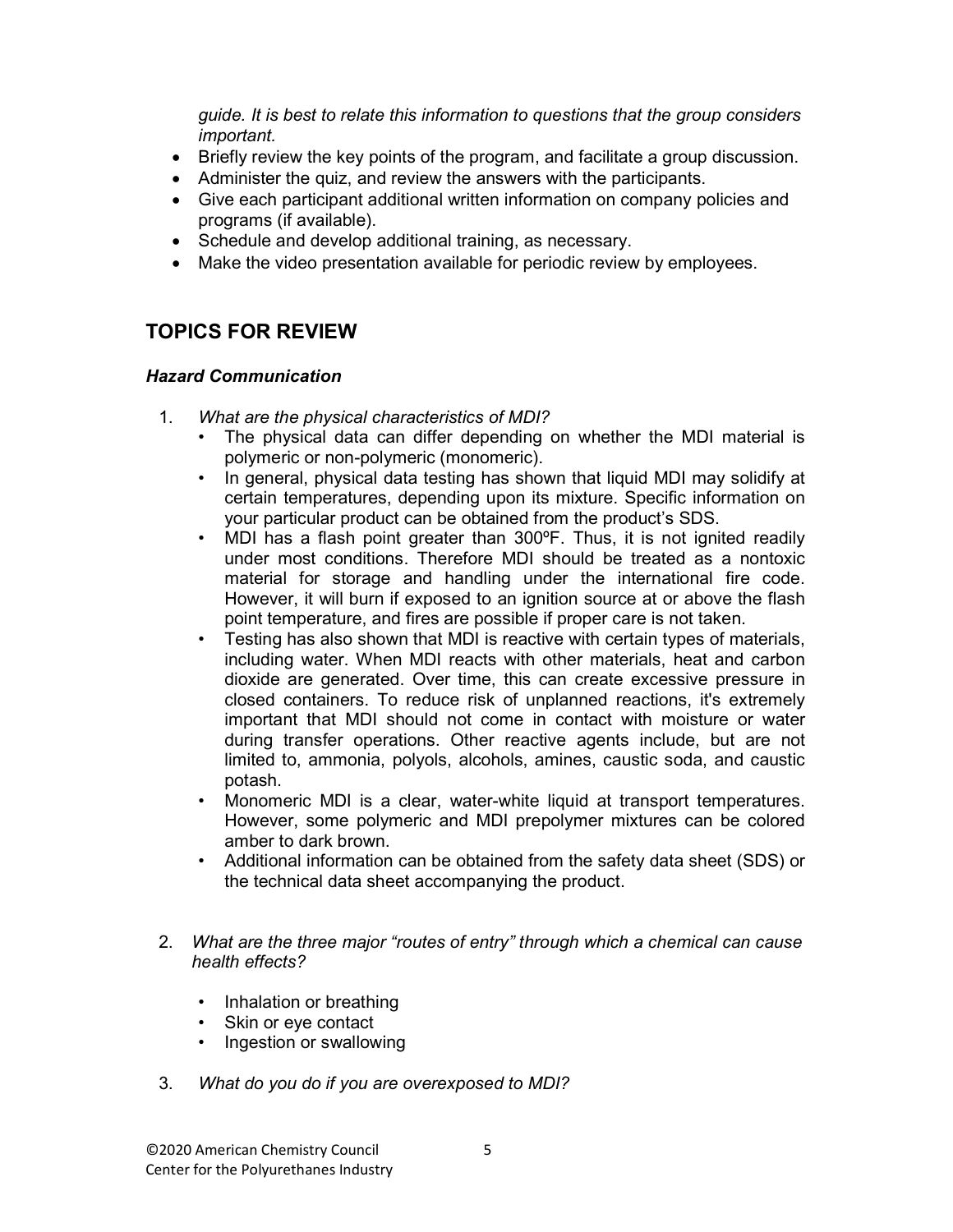- If overexposure by any route of entry occurs, seek immediate medical attention.
- 4. How does the vapor pressure of MDI affect the potential for exposure by inhalation?
	- Due to its relatively low transport temperature  $(80^{\circ} 115^{\circ}F)$ , MDI has a low vapor pressure that greatly reduces the potential for exposure by inhalation.
- 5. What are the health effects associated with overexposure to MDI vapors?
	- Exposure to airborne MDI at elevated temperatures (130°F or above) or during spraying applications may cause irritation of the eyes, nose, throat, and lungs.
	- Difficulty breathing, tightness in the chest, and coughing are also symptoms of overexposure. In most cases these symptoms will disappear within a few hours after the exposure takes place.
	- Overexposure to airborne MDI vapor may cause respiratory allergy, or sensitization. Skin contact may also be associated with respiratory allergy. If sensitized, or allergic to MDI, a person may react to extremely low airborne concentrations of MDI.
- 6. What do you do for the person who exhibits symptoms of MDI sensitization?
	- Move anyone who shows signs of irritation, or asthma-like symptoms to fresh air and given immediate medical attention.
	- The onset of these symptoms may occur immediately or be delayed. Therefore, medical personnel should observe sensitized individuals for several hours after exposure.
- 7. What are the health effects associated with overexposure to liquid MDI?
	- Liquid MDI can be irritating to the skin or eyes. Skin contact may result in redness and may also cause skin sensitization, an allergic reaction.
	- Symptoms such as redness, itching, and rash can occur when a sensitized person contacts MDI. If a person has become sensitized, the most prudent course of action is that the individual no longer works with MDI.
	- Eye contact may result in redness, but tissue injury is not expected if MDI is immediately and thoroughly rinsed from the eyes. However, it is important an eyewash station and safety shower be located in the immediate area when MDI is being handled.
- 8. What first aid is appropriate for skin/eye exposure to MDI?
	- It is important an eyewash station and safety shower be located in the immediate area when MDI is being handled.
	- For skin exposure, first wipe off the liquid then wash with a polygycolbased skin cleanser or corn oil. Soap and water may also be used, but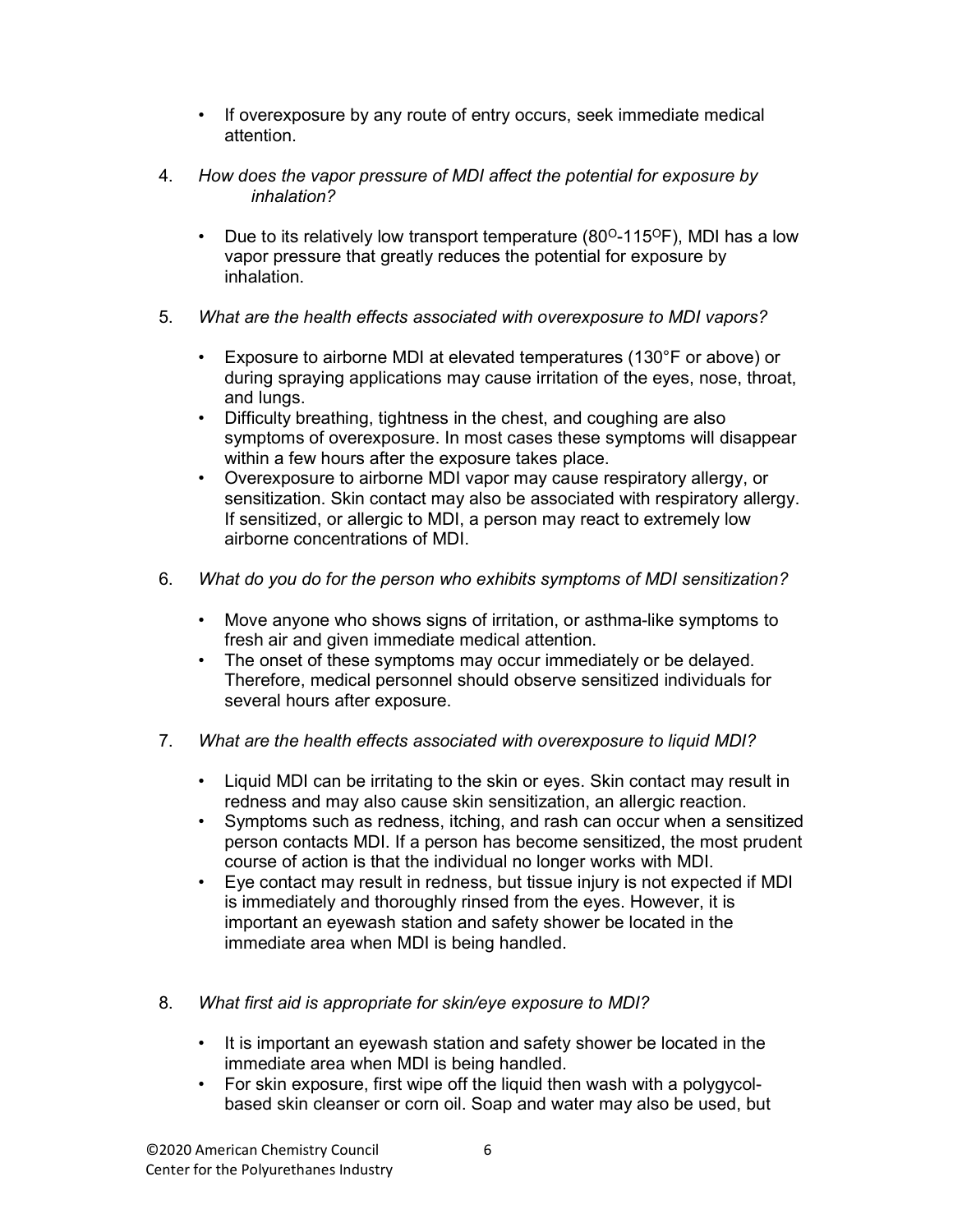may be less effective. Remove any contaminated clothing. For larger exposures, use an emergency shower.

- For eye exposure, flush the eyes with running water for at least 15 minutes, and then seek medical attention.
- 9. Is ingestion of MDI toxic?
	- Although unlikely, accidental ingestion or swallowing of any chemical could occur. MDI has a low potential of toxicity by ingestion.
- 10. What first aid is appropriate for ingestion of MDI?
	- For ingestion of MDI, do not induce vomiting. Seek medical attention immediately.
- 11. Where would you find safe handling information for MDI?
	- As with all chemical shipments, hazard communication information is attached to all containers either by a warning label or tag.
	- If additional handling information for MDI is required, please refer to the manufacturer's safety data sheet (SDS).
- 12. What personal protective equipment (PPE) is required when handling MDI?
	- Everyone involved in the handling of MDI must be equipped with the appropriate personal protective equipment. This includes appropriate impervious clothing such as chemical protective suits, chemical splash goggles, and chemical resistant gloves and boots.
	- Harmful vapor concentrations of MDI may occur at elevated temperatures (130<sup>O</sup>F or above). Approved respiratory protection may also be required when handling MDI at elevated temperatures.
	- Approved respiratory protection must comply with OSHA regulations.
- 13. What has been done to prevent overexposure to airborne vapors of MDI?
	- To prevent overexposure to airborne vapors, refer to applicable regulations for permissible exposure limits for MDI.
	- In the US, air concentration limits must be below the Occupational Safety and Health Administration (OSHA) permissible exposure limits (PEL).
	- The American Conference of Governmental Industrial Hygienists (ACGIH) also has established threshold limit values (TLV) for MDI which are commonly referred to.
- 14. Do you use the odor of MDI as an indicator of overexposure?
	- No. The odor threshold (or point at which you can detect MDI with your sense of smell) is above the permissible exposure limit. Therefore, odor should never be used to indicate the presence of MDI.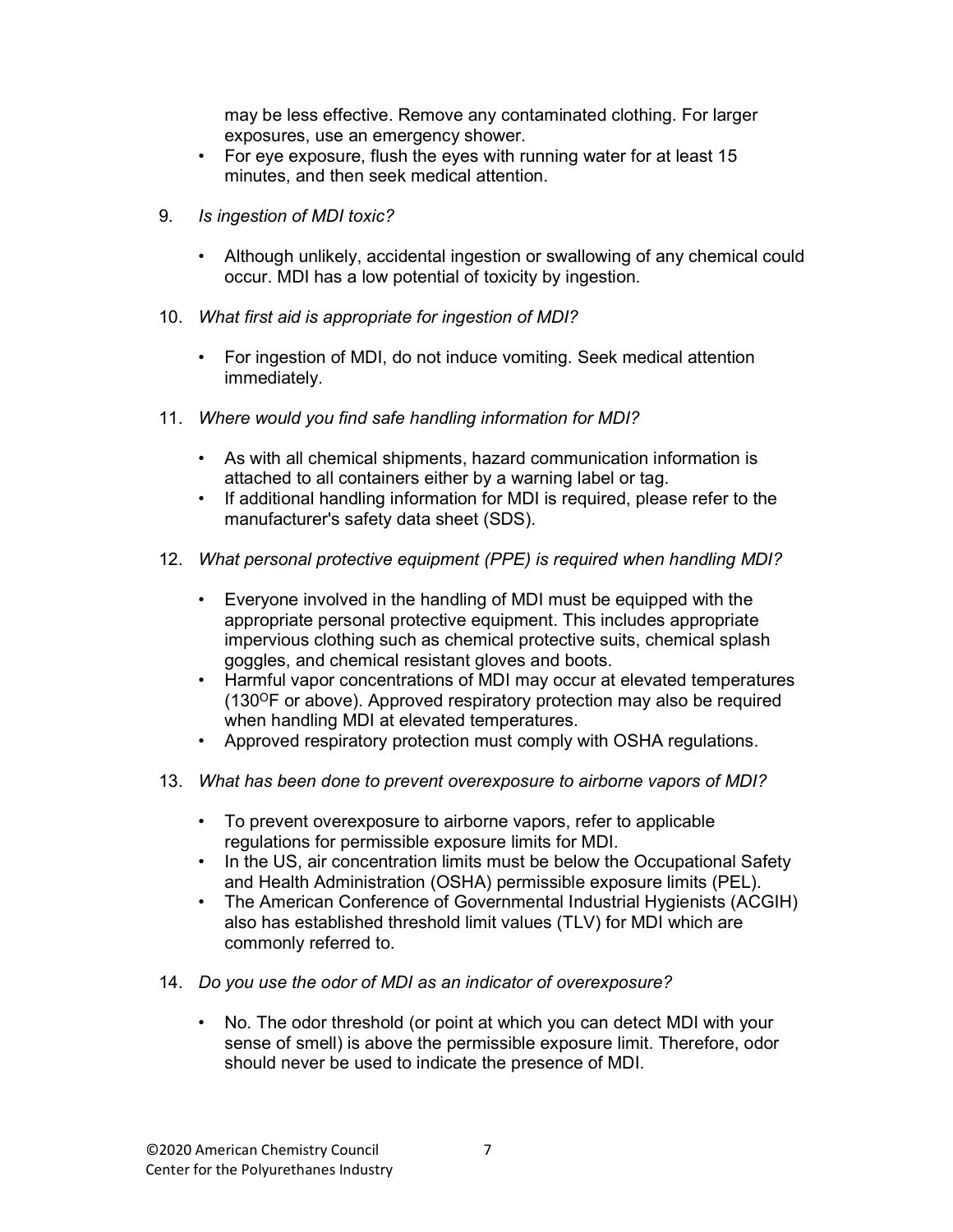- MDI has poor warning properties. Monitor the workplace periodically for airborne MDI. If you can smell MDI, you are exposed above the permissible exposure limit.
- 15. What additional resources are available if you have additional questions regarding hazard communication?
	- If you have any further questions or are unsure of the actions required of you, ask your supervisor or team leader, or contact the product manufacturer.
	- For more information on hazard communication, consult the following literature developed by the Center for the Polyurethanes Industry (available at www.polyurethane.org):
		- Guidance for Developing a Written Respiratory Protection Program
		- Guidance for the Selection of Protective Clothing for MDI Users
		- Guidance for Working with MDI and Polymeric MDI: Things You Should Know
		- Occupational Hygiene Air Monitoring for MDI and TDI Guidance

#### Drum and Intermediate Bulk Container Handling

- 1. How is Methylenediphenyl Diisocyanate (MDI) regulated in transportation?
	- In the U.S., the Department of Transportation (DOT) regulates transportation of 4, 4' methylenediphenyl diisocyanate as a hazardous substance in single packages in quantities greater than 5,000 pounds. When shipped in packages of less than 5,000 pounds, this material ships as non-regulated.
	- The storage and handling of MDI at your facility may be subject to other federal, state, and local regulations.
- 2. What do you do when the truck arrives?
	- When the truck arrives, check all paperwork for accuracy. Verify the purchase order number, and ensure the proper materials and correct number of containers have been received.
	- When you have checked the security seals against the paperwork, break the seals, and open the doors of the trailer. Use caution when opening the doors as items may have shifted during transportation.
	- Assist the driver in positioning the trailer at the dock.
- 3. How is the truck prepared before unloading?
	- Make sure that the driver has set the emergency brake on the truck once it is in position.
	- Place wheel chocks under the tires of the trailer, as well as the rear tires of the truck to prevent movement in either direction.
- 4. What safety precautions are followed when unloading drums of MDI?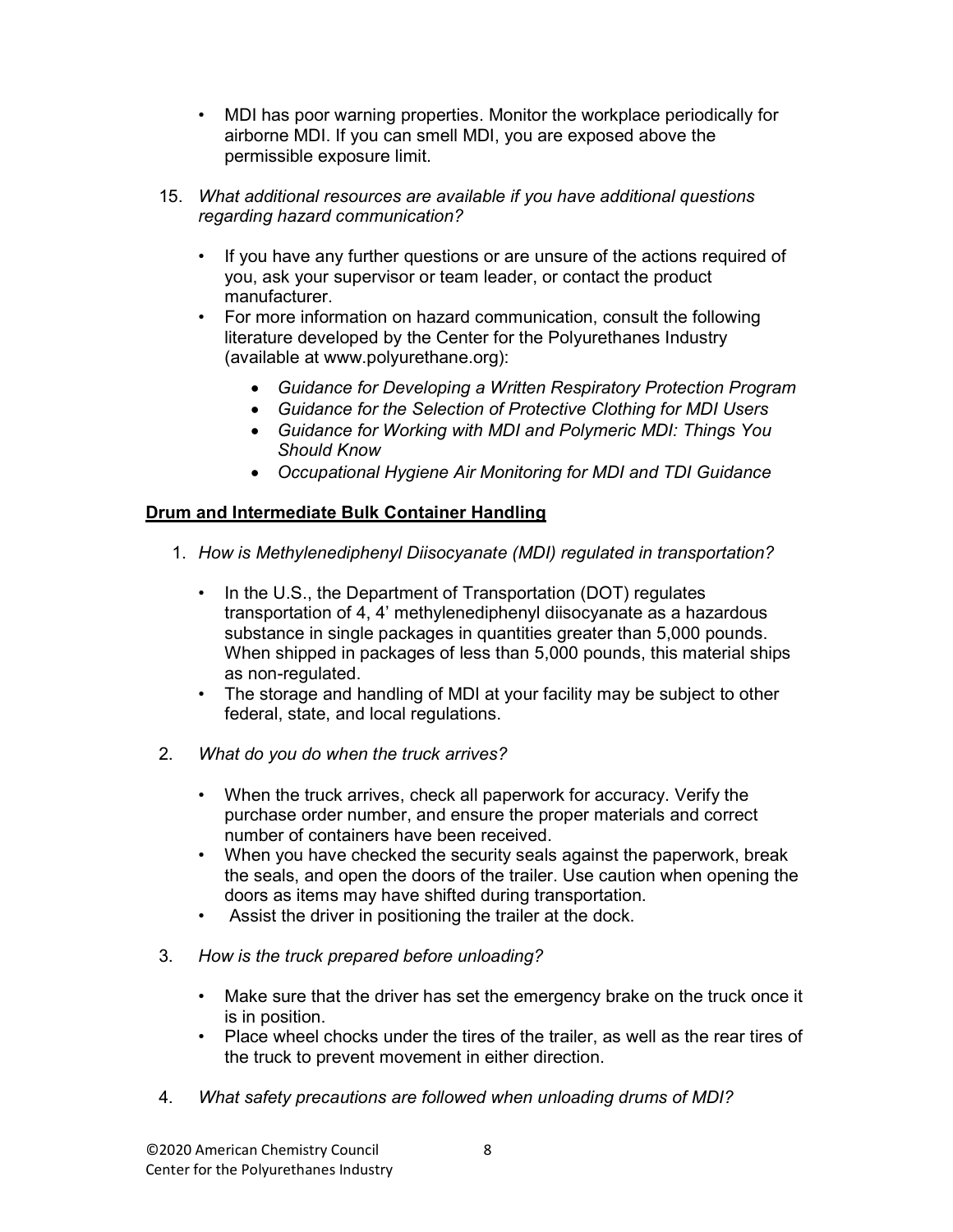- When forklifts are used to unload drums, use the proper drum handling apparatus in order to move the drums.
- Never use the forks to pick up a drum by the chimes.
- Never try unloading a trailer without using the proper equipment and techniques.
- 5. What do you do after unloading the drums or intermediate bulk containers?
	- Make sure that the name on the container label matches the name on the shipping documents, and confirm that no containers are leaking.
- 6. What types of drums are appropriate for the transport of MDI?
	- Drums used to transport MDI should be made of metal or a variety of other composite materials with tight head construction. Open top drums are not recommended.
	- Intermediate bulk containers can be made of either metal or a variety of other composite materials.
- 7. How are drums and Intermediate Bulk Containers stored?
	- Drums can be stored on their chimes or on pallets. Drums may be stacked, check with supplier for additional guidance.
	- Intermediate Bulk Containers can also be stacked with certain limitations. Manufacturers specify stacking limits on the label on the Intermediate Bulk **Containers**
	- Drums and Intermediate Bulk Containers are stored in an area that protects the product from contamination due to moisture intrusion or degradation due to extreme temperature exposure
- 8. What personal protective equipment (PPE) is required to avoid contact with or exposure to MDI?
	- In order to avoid contact with or exposure to MDI, personal protective equipment must be worn during transfer operations. For MDI, this includes chemical splash goggles and chemical resistant gloves.
- 9. How are empty drums disposed?
	- Many companies contract with an approved drum reconditioner for the disposing of empty MDI drums. If you need help in locating an approved drum reconditioner, contact the Reusable Industrial Packaging Association (301-577-3786) (https://www.reusablepackaging.org).
	- If you do not use the services of a drum reconditioner, and neutralization is necessary, contact supplier for guidance. Puncture the drums so they cannot be reused, and remove the product label.
- 10. What happens when MDI contacts water?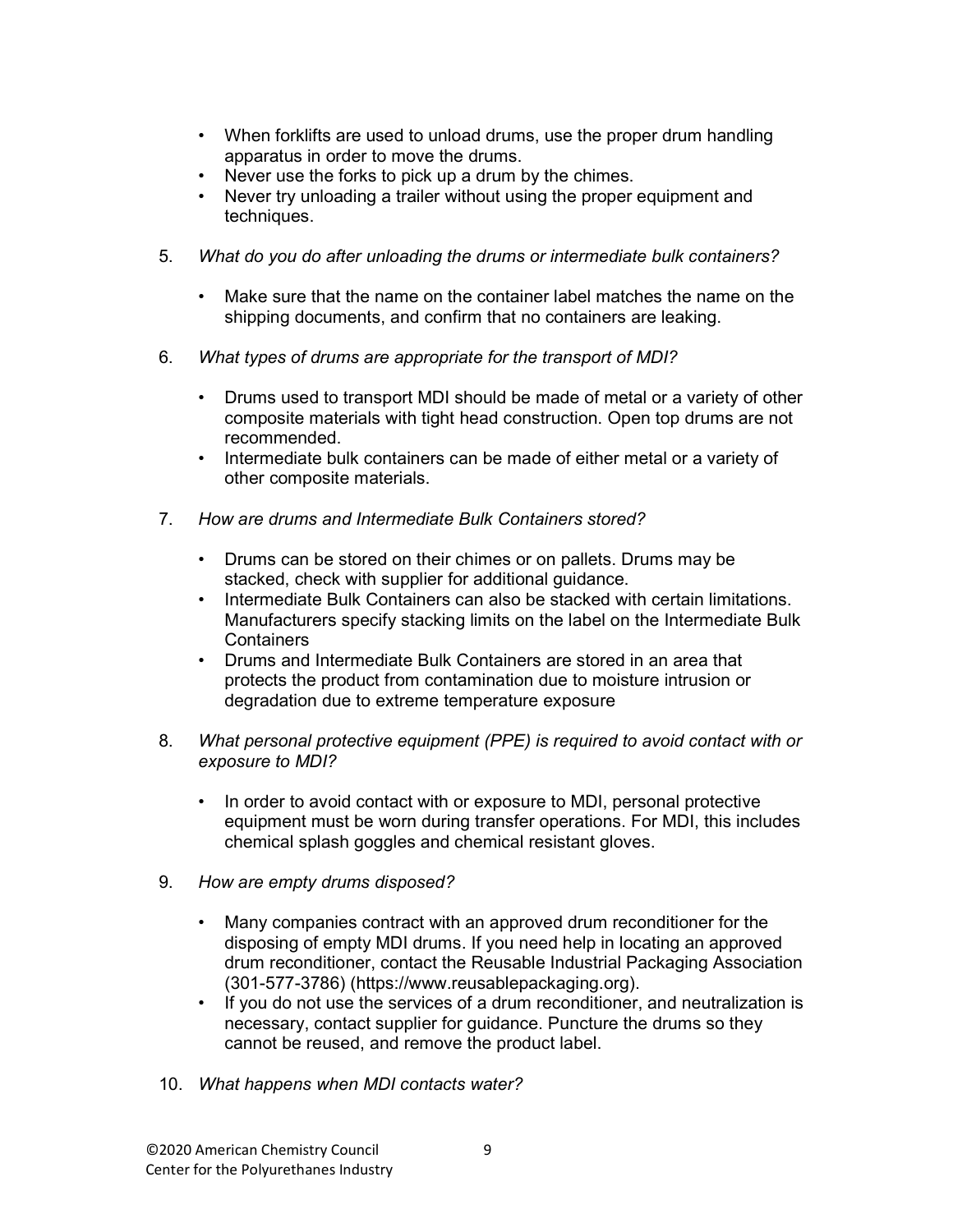- Containers with even a little moisture, water, or any foreign substance must not be refilled. Reaction between MDI and water will slowly emit carbon dioxide gas and, in a closed container like a drum, could cause a violent rupture.
- 11. What do you do if you suspect a reaction is taking place inside a sealed container?
	- If you suspect that a reaction is taking place inside a sealed container through evidence such as a bulging drum, risk can be minimized by isolating the area immediately and contacting CHEMTREC (1-800-424- 9300 (US)) for assistance.
- 12. What additional resources are available if you have additional questions regarding drum and intermediate bulk container handling?
	- If you have any further questions or are unsure of the actions required of you, ask your supervisor or team leader, or contact the product manufacturer.
	- For more information on drum and intermediate bulk container handling, consult the following literature developed by the Center for the Polyurethanes Industry (available at www.polyurethane.org):
		- Guidance for Melting 4,4' Methylene Diphenyl Diisocyanate (MDI) in Drums
		- Guidelines for Receiving and Unloading MDI
		- Disposal of Empty Drums Containing Polyurethane Chemicals

### Tank Container (Isotainer) Transfers

- 1. What should you be aware of before handling MDI in tank containers, or isotainers?
	- The receiving, handling, and shipment of MDI require compliance with federal, state, and local regulations concerning hazardous materials. Make sure you know these regulations and follow them at all times.
	- It is recommended that a comprehensive checklist be developed and followed throughout the unloading sequence.
- 2. How is the truck prepared before unloading?
	- Make sure that the driver has set the emergency brake once the truck is in position.
	- Place wheel chocks under the tires of the trailer chassis, as well as the rear tires of the tractor to prevent movement in either direction.
	- As an added precaution, you may wish to put barricades or warning signs around the unloading area.
- 3. What do you check for on the paperwork?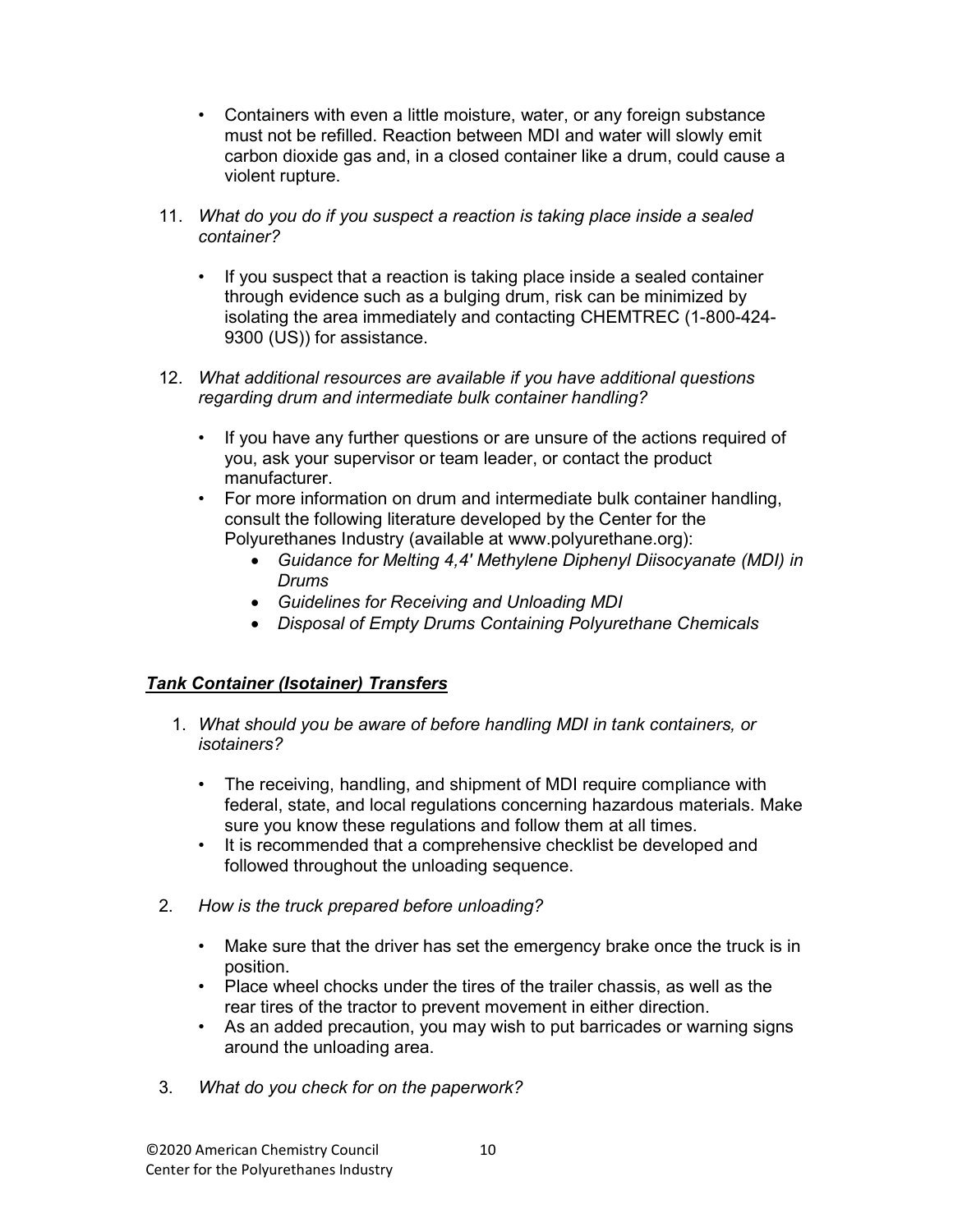- Check all paperwork for accuracy. Verify the driver's paperwork to validate trailer number, product identification tag, security seals, and that the material being received is MDI, and that the weigh ticket shows the quantity being delivered.
- Review the values on the Certificate of Analysis to ensure that the product meets required specifications.
- 4. What regulations apply to the shipment of MDI?
	- In the U.S., the Department of Transportation (DOT) regulates the transportation of 4,4' Methylenediphenyl Diisocyanate as a hazardous substance in single packages in quantities greater than 5,000 pounds, which is known as the "reportable quantity."
	- When in this quantity, MDI is classified as NA3082; Other Regulated Substances, Liquid, N.O.S.; Class 9; Packing Group III.
	- The letters RQ are normally entered either before or after the description of the shipment when individual packages being transported contain more than the reportable quantity of MDI.
	- The storage and handling of MDI at your facility may be subject to other regulations, so adapt the process as required.
- 5. What do you check on the tank container itself?
	- Check the tank container to make sure the numbers on the security seals match the numbers shown on the paperwork. Also confirm that the seals are not broken and have not been tampered with in any manner. Then cut the seals.
	- Verify that the pad pressure and temperature are within the required parameters. If they are not, contact the shipper for further instructions.
	- Check the hazard placards. Make sure that they are correct for the product noted on the shipping documents.
	- Walk around the isotainer and look for signs of damage. Also, check that the emergency shut off activator is not damaged.
- 6. What personal protective equipment (PPE) is required during transfer operations?
	- In order to avoid contact or exposure to MDI, personal protective equipment must be worn during transfer operations. This includes appropriate impervious clothing such as a chemical protective suit, chemical splash goggles, and chemical resistant gloves and boots.
	- Both the unloading operator and the truck driver wear personal protective equipment.
- 7. What checks of your own equipment do you make before unloading begins?
	- If the content of the tank container is to be off loaded into a receiving tank, make sure that the tank is the correct one for the product and that there is enough room in the tank to hold this shipment.
	- Clearly identify the unloading connection on the receiving line.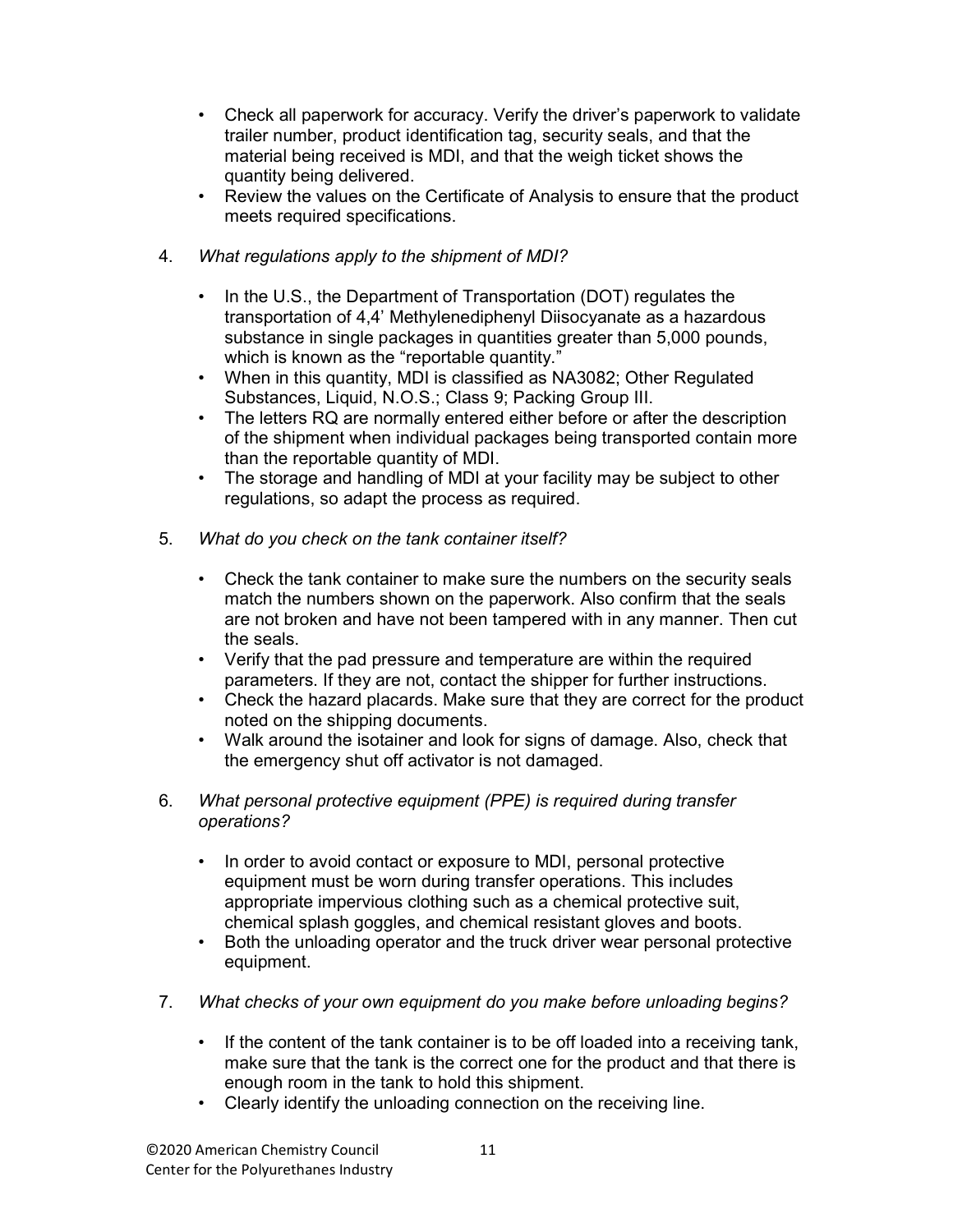- The unloading operator will show the driver the location of the nearest eye wash station and safety shower.
- The driver will show the operator where the container's remote emergency shut off is located.
- Transfer hoses for MDI products are typically 2-inch in diameter to differentiate them from the 3-inch diameter hoses and fittings generally used for polyol or resin products. Hoses may be color coded and/or labeled to assist in eliminating transfer errors.
- Because MDI reacts with moisture, it's extremely important that the hoses are dry. If there is any possibility of a problem with a hose, set the hose aside, tag it, and get another hose to complete the transfer.
- 8. Why are all of these checks necessary?
	- All these checks may seem unnecessary because the operation is routine, but taking these precautions every time will prevent product contamination and a potential overflow.
- 9. How are tank containers unloaded?
	- Tank containers are usually unloaded with nitrogen or dry air pressure.
	- An alternative method would be off loading using a pump, while adding nitrogen or dry air to maintain a dry atmosphere within the tank container.
	- When unloading with either of these methods, leading industry practice is that all discharge vapors be absorbed or scrubbed free of MDI.
	- If dry air is used, it is extremely important to check for signs of moisture. Dry air is recommended to have a dew point of –40ºF as a minimum.
	- A "closed loop vapor exchange" system using a product pump is another means for unloading MDI. "Closed loop" means that no vapors escape from the system into the atmosphere and no moisture from the atmosphere enters the system.
- 10. What is the role of the truck driver and unloading operator during transfer operations?
	- The driver will make connections to the tank container, and operate the tank container valves and all other tank container equipment.
	- The unloading operator takes responsibility for connecting the unloading hose to the receiving line and operating the valves in the receiving system.
- 11. What connection procedures do you follow?
	- Check the nitrogen or dry air source. Make sure the gauge is working properly and that the hose is attached securely.
	- Remove the closure cap or plugs from the nitrogen inlet on the tank container, and install the required bleed valve fitting. Check the hose gasket for splits or cracks that could prevent a good seal.
	- Before connecting the product discharge hose, inspect the fitting on the receiving line. Verify it is in good working condition. If it is a female fitting,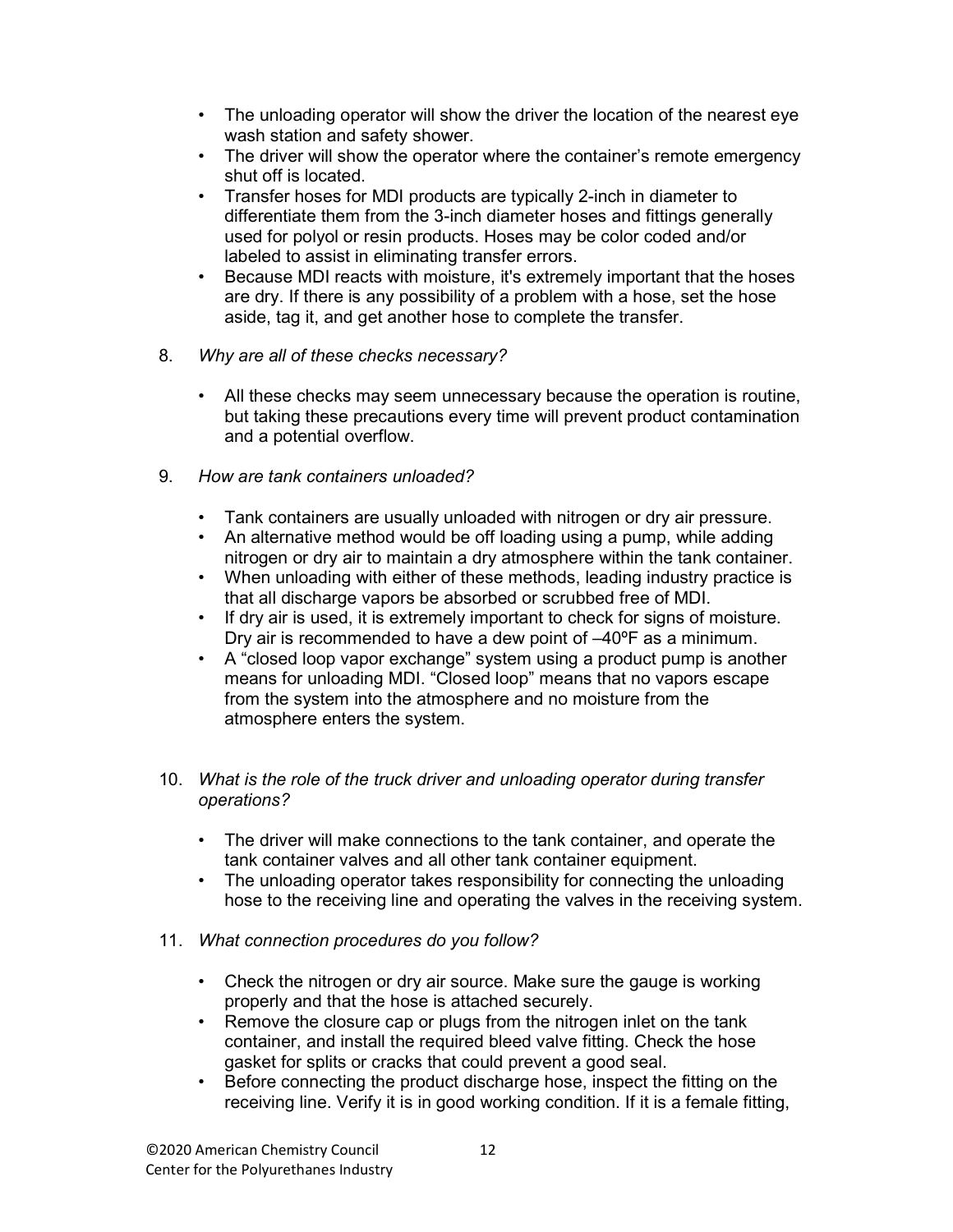inspect the gasket for splits or cracks that could cause a leak or spill. Replace the gasket, if necessary, and make sure you dispose of the old one properly.

- Inspect the unloading hose, and make sure the quick disconnect fittings and gaskets are in good working order so that the connection will be secure. If everything is OK with the hoses, gaskets, and fittings, connect the hose to the receiving line, and secure it.
- Cut the security seal, and connect the unloading hose to the tank container.
- Remove the closure cap or blank flange from the product discharge outlet, and install fitting with the bleed valve.
- Connect the nitrogen or dry air supply hose to the nitrogen inlet on the tank container, and secure it. Now, attach the unloading hose to the product discharge outlet, and secure it.
- 12. What do you do after all connections have been properly secured and the checklist completed?
	- Sign the driver's paperwork indicating a good hook-up has been made.
- 13. What steps are followed to begin the transfer operation?
	- Open the tank container's internal valve, and then carefully open the external valve.
	- Open the receiving line valve
	- Open the nitrogen inlet valve on the tank container, and then open the valve on the nitrogen or dry air source.
	- Introduce nitrogen gas or dry air into the top of the tank container up to about 5-10 psig. The product should now be flowing through the unloading line.
	- Once you have verified there are no leaks in the system, the nitrogen or dry air pressure will need to be increased to an acceptable pressure, usually between 10 to 20 psig, depending on the desired rate of unloading. The pressure should remain constant within the tank container until unloading is complete. Do not exceed the working pressure of the tank container. Refer to the tank container's nameplate for the rated pressure if you are not sure.
- 14. What are the attendance requirements during the unloading process?
	- During the unloading process, operators should stay in the area to monitor the transfer of product. In the U.S., the Department of Transportation (DOT) requires that a qualified person attend the unloading operation.
	- "Attend" means that the person in attendance is alert, has an unobstructed view of the unloading operation, and stays within 25 feet during the entire process.
	- According to DOT, to be "qualified" the person must understand the potential hazards of MDI, know the procedures to follow in an emergency, and have the authority and means to move the tank container.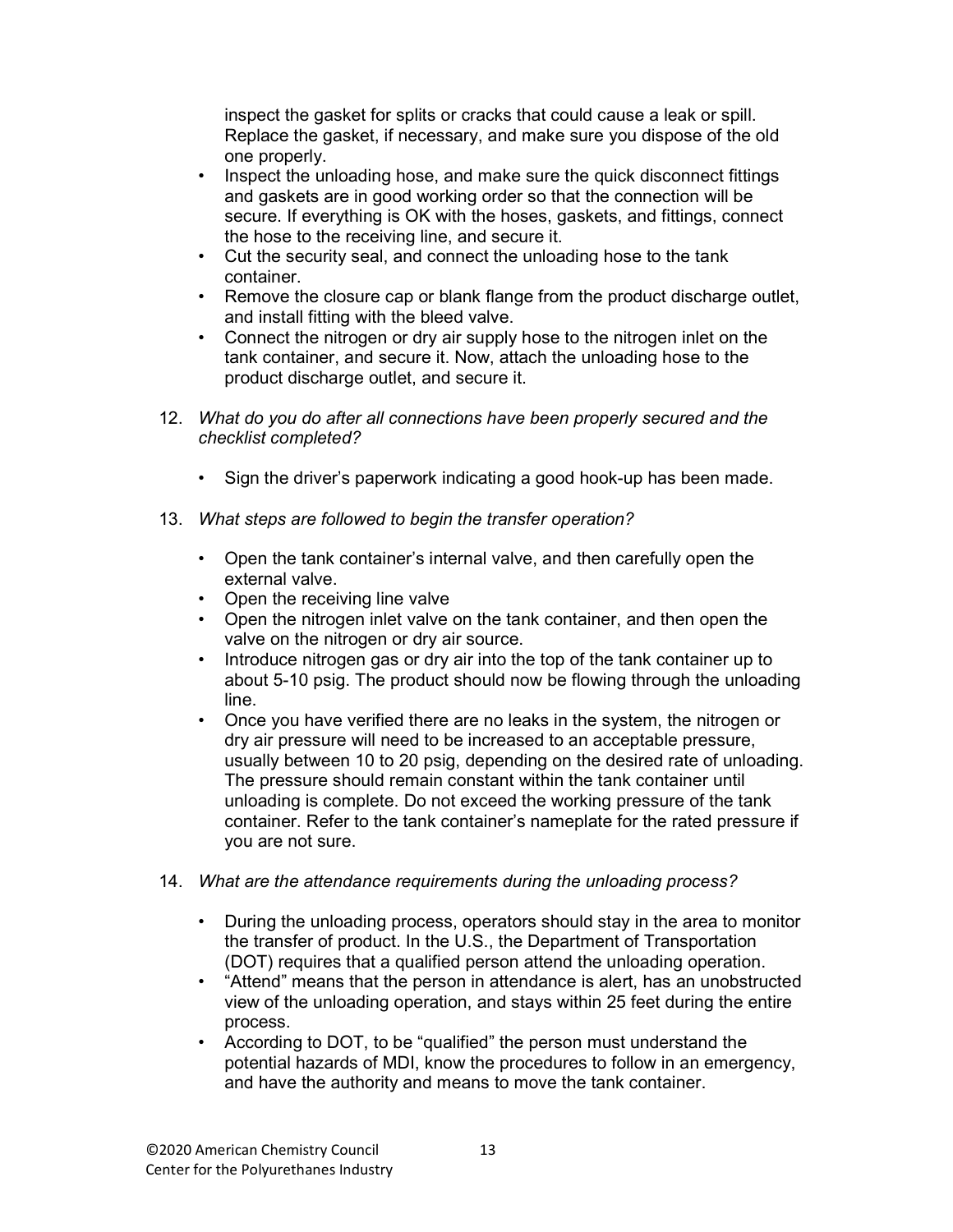- 15. What are additional safety precautions to follow?
	- No smoking, vaping, or use of other tobacco products, no eating, and no drinking during the transfer process.
- 16. The amount of product being transferred is monitored at all times. How can this be accomplished?
	- Monitoring the amount of product being transferred can be accomplished using an in-line flow meter, by watching the tank container weight (if there is a truck scale at the unloading station), or by monitoring the level rise in the storage tank. Using two methods of level measurement adds a layer of safety and reduces risks of overflow
- 17. Do you rely on automatic shut-off systems to stop the unloading process?
	- Don't rely on automatic shut-off systems to stop the unloading process. Such systems are not foolproof! There is absolutely no substitute for an "attentive" operator.
- 18. In addition to monitoring the amount of product being transferred, what else does the unloading operator need to monitor?
	- Monitor the operation to ensure that the pad of nitrogen or dry air is maintained in the tank container.
- 19. What are the steps to disconnect the tank container from the system?
	- Close the nitrogen or dry air inlet valve on the tank container, and shut off the nitrogen or dry air source.
	- Close the internal valve on the tank container. Wait a suitable time to allow completion of the closure/shutoff process (usually about a minute). Then open the internal valve to blow the hose clear to the storage tank. Repeat as necessary to ensure tank container and hose are empty. Be careful not to over pressurize the receiving tank during the hose clearing operation.
	- After the hose is cleared, close the internal valve on the tank container and the valve on the receiving line.
	- Close tank and receiving line simultaneously to avoid back flow of product into the hose.
	- Open the bleed valve to depressurize the unloading hose. Make sure you collect any excess product in a catch container that contains a neutralizing solution.
	- Close the bleed valve and the external valve on the tank container.
	- Carefully disconnect the unloading hose from the tank container and the receiving line. Use a catch container under the ends of the hose to capture any product drippage.
	- Cap and plug the ends of the hose immediately after disconnection.
	- Remove the bleed valve fitting. Then apply the closure cap to the tank container's discharge outlet and the closure cap or plug to the fitting on the receiving line.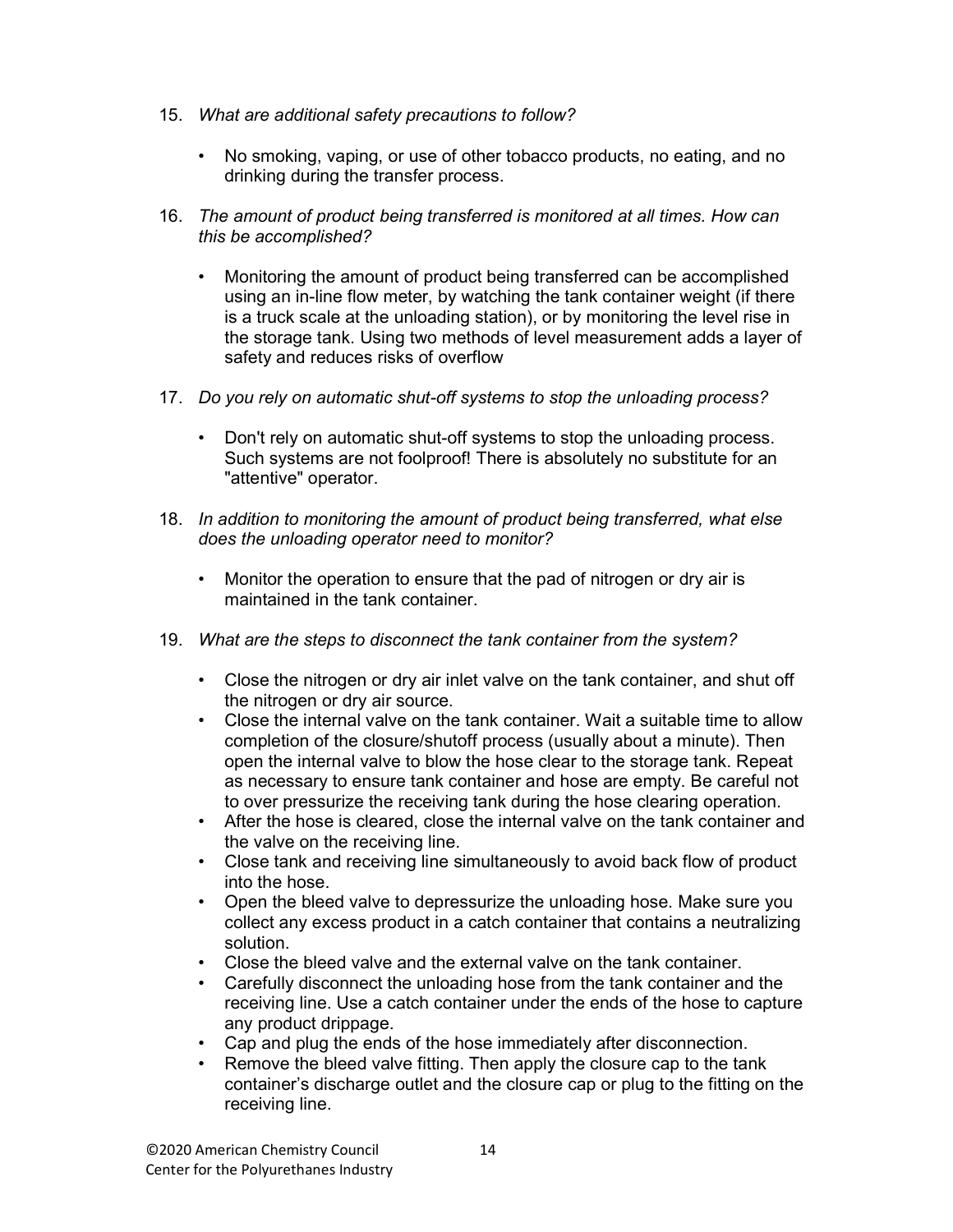- Recheck to see that the tank container is still pressurized with a minimum of 5 to 10 psig of nitrogen or dry air. This will help ensure that moisture will not enter the tank container and react with the residual MDI on the return trip.
- Depressurize and carefully disconnect the dry air or nitrogen hose from the tank container's inlet valve, remove the bleed valve fitting, and replace the closure cap or plug.
- 20. What do you do to get the tank container ready for return?
	- Return empty tank container with positive pad of dry air or nitrogen gas.
	- Sign the delivery report, and note any unusual problems or delays that might have occurred.
	- Remove the barricades and wheel chocks.
- 21. What additional resources are available if you have additional questions about handling MDI?
	- If you have any further questions or are unsure of the actions required of you, ask your supervisor or team leader, or contact the product manufacturer.
	- For more information about handling MDI, consult the following literature developed by the Center for the Polyurethanes Industry (available at www.polyurethane.org):
		- Guidelines for Diisocyanate Storage Tank Systems
		- Guidelines for Receiving and Unloading MDI

#### Cargo Tank Trailer Transfers

- 1. What should you be aware of before handling MDI in cargo tank trailers?
	- The receiving, handling, and shipment of MDI require compliance with federal, state, and local regulations concerning hazardous materials. Make sure you know these regulations and follow them at all times.
	- It is recommended that a comprehensive checklist be developed and followed throughout the unloading sequence.
- 2. How is truck prepared before unloading?
	- Make sure that the driver has set the emergency brake once the truck is in position.
	- Shutdown the tractor's engine unless it will be used for air compressor.
	- Place wheel chocks under the tires of the tank truck, as well as the rear tires of the tractor to prevent movement in either direction.
	- As an added precaution, you may wish to put barricades or warning signs around the unloading area.
- 3. What do you check for on the paperwork?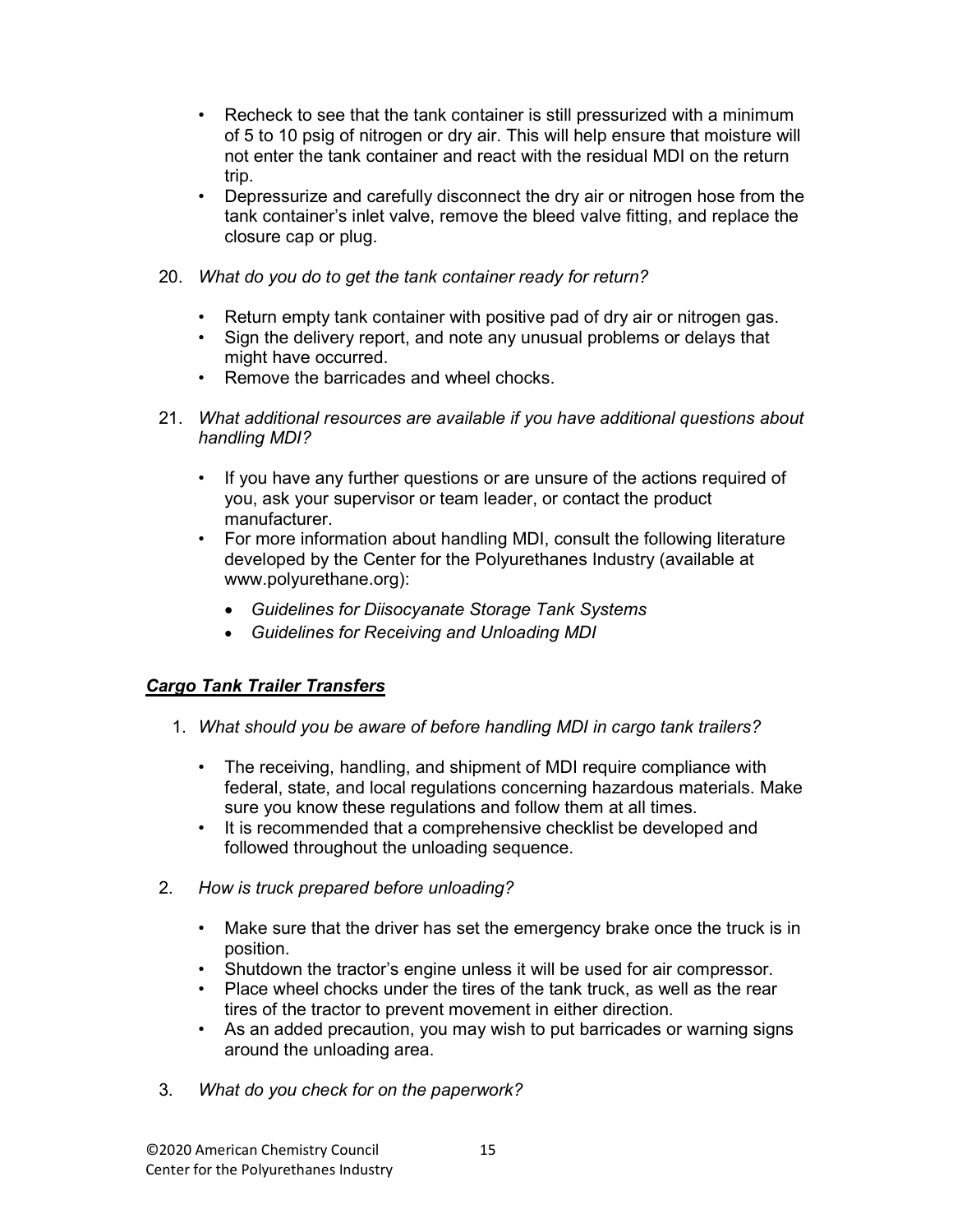- Check all paperwork for accuracy. Verify the driver's paperwork to validate trailer number, product identification tag, and security seals, and that the material being received is MDI, and that the weigh ticket shows the quantity being delivered will fit in the storage tank.
- Review the values on the Certificate of Analysis to ensure that the product meets required specifications.
- 4. What regulations apply to the shipment of MDI?
	- In the U.S., the Department of Transportation (DOT) regulates the transportation of 4,4' methylenediphenyl diisocyanate as a hazardous substance in single packages in quantities greater than 5,000 pounds, also known as the "reportable quantity."
	- When in this quantity, MDI is classified as NA3082; Other Regulated Substances, Liquid, N.O.S.; Class 9; Packing Group III.
	- The letters RQ will be entered either before or after the description of the shipment when individual packages being transported contain more than the reportable quantity of MDI.
	- The storage and handling of MDI at your facility may be subject to other regulations so adapt the process as needed.
- 5. What do you check on the cargo tank trailer itself?
	- Check the tank truck to make sure the numbers on the security seals match the numbers shown on the paperwork. Also confirm that the seals are not broken and have not been tampered with in any manner.
	- Verify that the pad pressure and temperature are within the required parameters. If they are not, contact the shipper for further instructions.
	- Check the hazard placards. Make sure that they are correct for the product noted on the shipping documents.
- 6. What personal protective equipment (PPE) is required during transfer operations?
	- In order to avoid contact or exposure to MDI, wear personal protective equipment during transfer operations. This includes appropriate impervious clothing such as a chemical protective suit, chemical splash goggles, and chemical resistant gloves and boots.
	- Both the unloading operator and the truck driver wear personal protective equipment.
- 7. What checks of your own equipment do you make before unloading begins?
	- If the content of the tank truck is to be off loaded into a receiving tank, make sure that the tank is the correct one for the product and that there is enough room in the tank to hold this shipment.
	- Cleary identify the unloading connection on the receiving line.
	- Unloading responsibilities may include: Carrier showing the customer how to shut down in an emergency; Make and break all connections to the trailer; Operate trailer valves; and Attend trailer throughout transfer.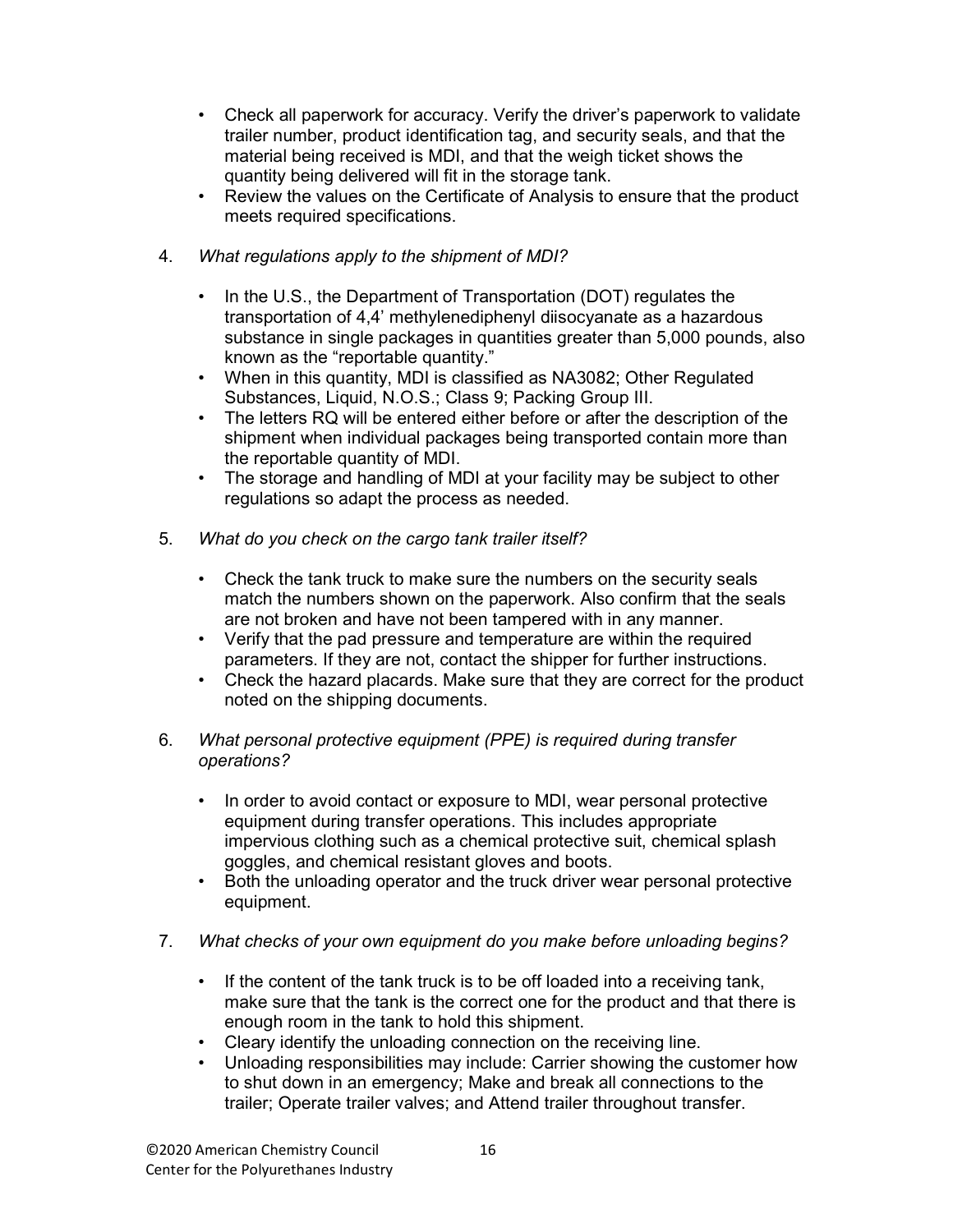- On the receiving side, responsibilities may include: Showing the driver location of safety shower and eyewash station; Make and break connections to storage tank system; Operate valves in storage tank system; and Monitor storage tank system during transfer.
- The driver will show the operator where the tank truck's remote emergency shut off is located.

#### 8. What special precautions are taken regarding the unloading hoses?

- Transfer hoses for MDI products are typically 2-inch in diameter to differentiate them from the 3-inch diameter hoses and fittings generally used for polyol products. Hoses may also be color coded and/or labeled to assist in eliminating transfer errors. Because MDI reacts with moisture, it's extremely important that the hoses are dry. If there is any possibility of a problem with a hose, set the hose aside, tag it, and get another hose to complete the transfer.
- 9. Why are all of these checks necessary?
	- All these checks in this example process may seem unnecessary because the operation is routine, but taking these precautions every time will prevent product contamination and a potential overflow.
- 10. How are cargo tank trailers unloaded?
	- Cargo tank trailers are usually unloaded with nitrogen or dry air pressure.
	- An alternative method would be off loading using a pump, while adding nitrogen or dry air to maintain a dry atmosphere within the tank truck.
	- When unloading with either of these methods, leading industry practice is that all discharge vapors be absorbed or scrubbed free of MDI.
	- If dry air is used, it is extremely important to check for signs of moisture. Many companies recommend the dew point of –40ºF.
	- A "closed loop vapor exchange" system using a product pump is another means for unloading MDI. "Closed loop" means that no vapors escape from the system into the atmosphere and no moisture from the atmosphere enters the system.
- 11. What special precautions do you keep in mind when the tractor's compressor is used to generate the air pressure?
	- If the tractor's compressor is used to generate the air pressure, it is extremely important to check the sight glass on the air dryer for signs of moisture. If a color-indicating type of dryer is used, the pellets will be blue.
	- If there is moisture in the sight glass or if the pellets are pink, contact your supplier for assistance.
	- If the tractor's air compressor is used, the driver will start the compressor and maintain suitable pressure at the unloading operator's direction.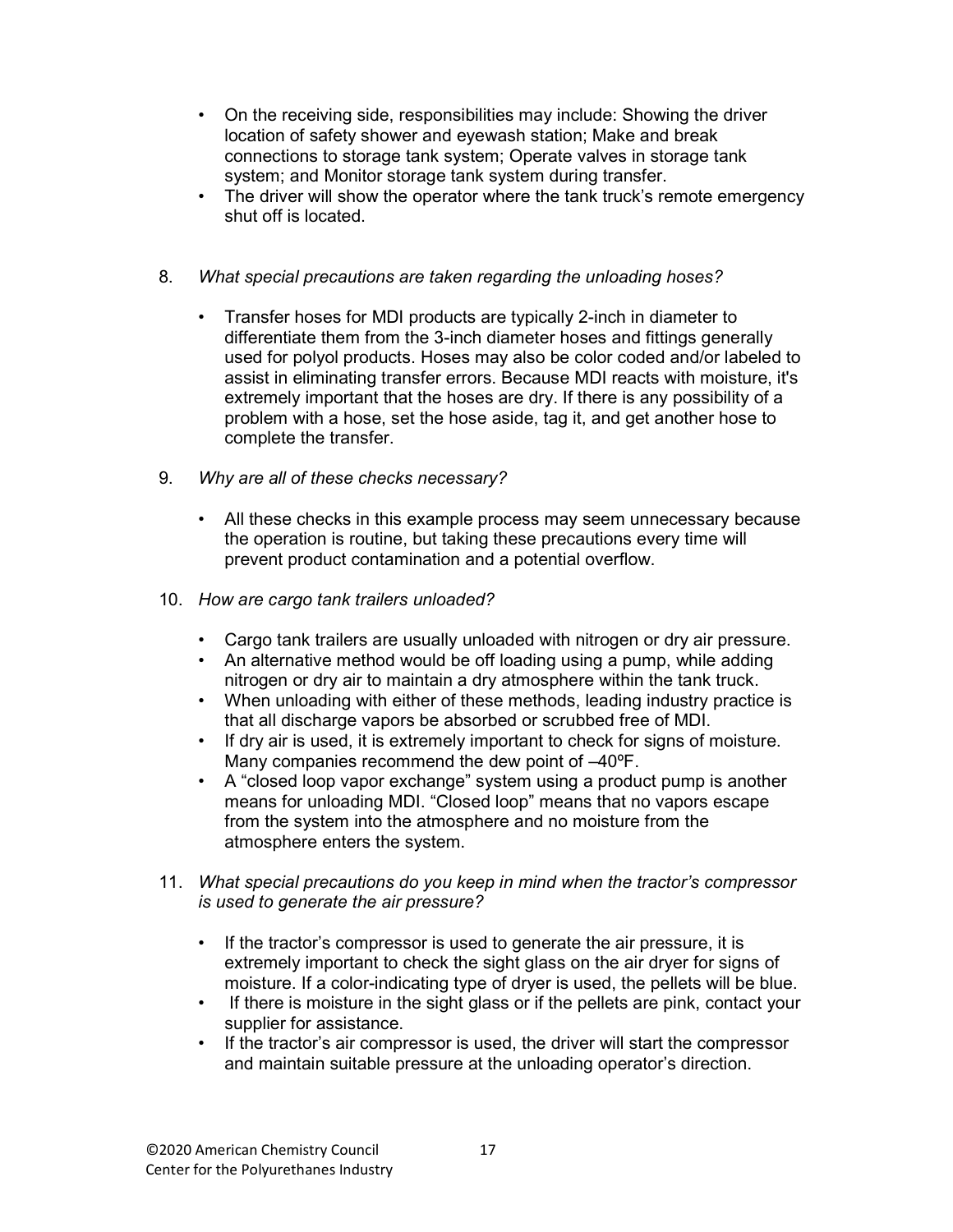- 12. What is the role of the truck driver and unloading operator during transfer operations?
	- The driver will make connections to the tank truck, and operate the tank truck valves and all other tank truck equipment.
	- The unloading operator is responsible for connecting the unloading hose to the receiving line and operating the valves in the receiving system.
- 13. What connection procedures do you follow?
	- Check the nitrogen or dry air source. Make sure the gauge is working properly and that the hose is attached securely.
	- Check the hose gasket for splits or cracks that could prevent a good seal. Remove the dust cap from the nitrogen inlet on the cargo tank trailer. Connect the nitrogen or dry air supply hose to the nitrogen inlet on the tank truck, and secure it.
	- Before connecting the product discharge hose, inspect the fitting on the receiving line. Verify it is in good working condition. If it is a female fitting, inspect the gasket for splits or cracks that could cause a leak or spill. Replace the gasket, if necessary, and make sure you dispose of the old one properly.
	- Inspect the unloading hose, and make sure the quick disconnect fittings and gaskets are in good working order so that the connection will be secure. If everything is OK with the hoses, gaskets, and fittings, connect the hose to the receiving line, and secure it. Cut the seal.
	- Remove the closure cap or blank flange from the product discharge outlet, and install a fitting with a bleed valve. Now, attach the unloading hose to the product discharge outlet, and secure it.
- 14. What should you do after all connections have been properly secured and the checklist completed?
	- Sign the driver's paperwork indicating a good hook-up has been made.
- 15. What steps do you follow to begin the transfer operation?
	- Open the tank truck's internal valve, and then carefully open the external valve.
	- Open the receiving line valve. The product should now be flowing through the unloading line.
	- Open the nitrogen inlet valve on the tank truck, and then open the valve on the nitrogen or dry air source. Introduce nitrogen gas or dry air into the tank truck usually up to about 5-10 psig.
	- Once you have verified there are no leaks in the system, the nitrogen or dry air pressure will need to be increased to an acceptable pressure, usually between 10 to 20 psig, depending on the desired rate of unloading. Maintain a constant pressure within the tank truck until unloading is complete.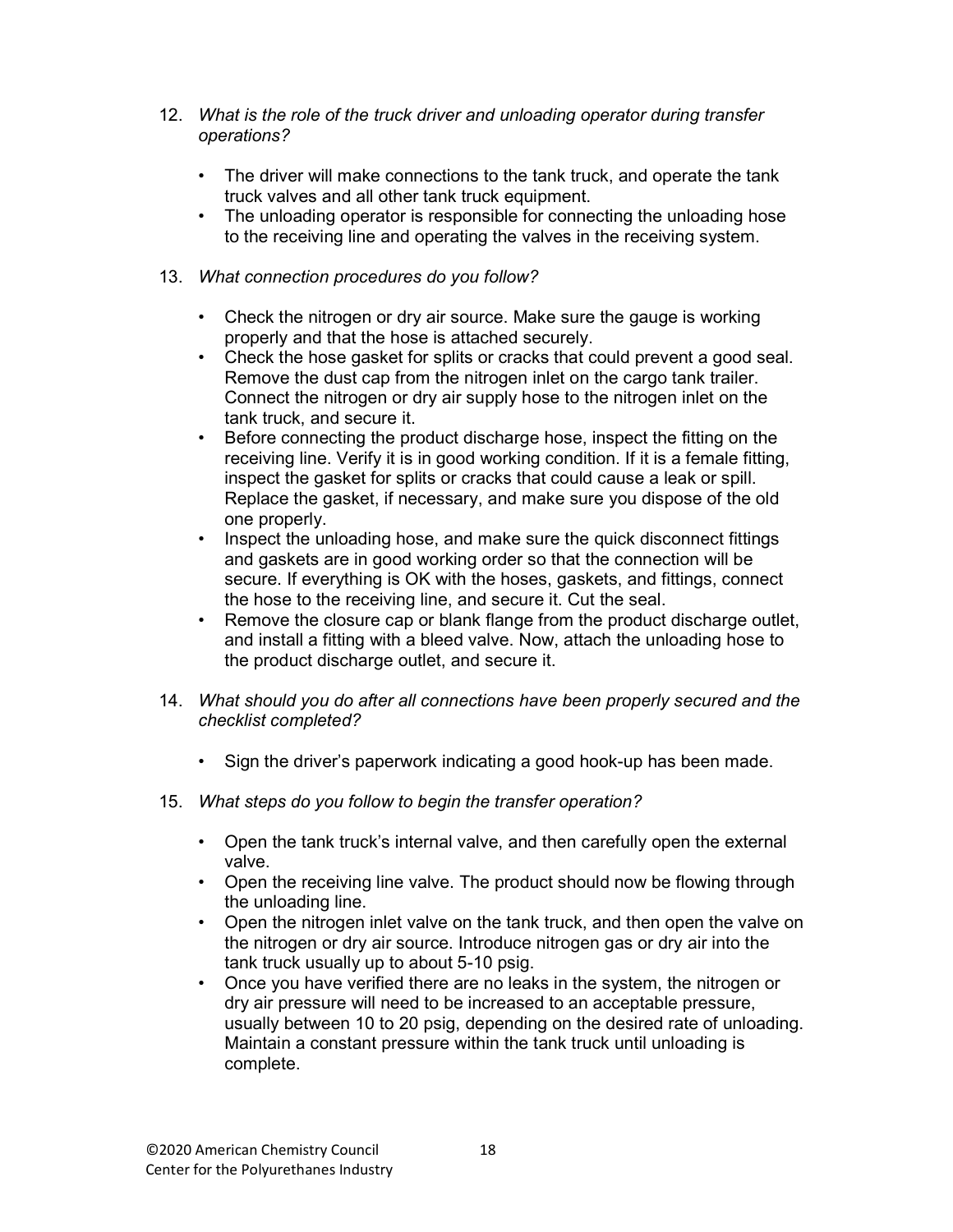- Control the nitrogen or dry air pressure to prevent the tank truck's pressure relief valve from opening. Many companies use 25 psig as a maximum pressure.
- 16. What are the attendance requirements during the unloading process?
	- During the unloading process, operators should stay in the area to monitor the transfer of product. In the U.S. Department of Transportation (DOT) requires that a qualified person attend the unloading operation.
	- "Attend" means that the person in attendance is alert, has an unobstructed view of the unloading operation, and stays within 25 feet during the entire process.
	- According to DOT, to be "qualified" the person must understand the potential hazards of MDI, know the procedures to follow in an emergency, and have the authority and means to move the tank truck.
- 17. What additional safety precautions do you follow?
	- No smoking, vaping, or use of other tobacco products, no eating, and no drinking should be permitted during the transfer process.
- 18. The amount of product being transferred is monitored at all times. How can this be accomplished?
	- Monitor the amount of product being transferred at all time. This can be accomplished using an in-line flow meter, by watching the tank truck weight (if there is a truck scale at the unloading station), or by monitoring the level rise in the storage tank. Using two methods of level measurement increases safety and reduces risk of overflow.
- 19. Should you rely on automatic shut-off systems to stop the unloading process?
	- Don't rely on automatic shut-off systems to stop the unloading process. Such systems are not foolproof! There is absolutely no substitute for an "attentive" operator.
- 20. In addition to monitoring the amount of product being transferred, what else does the unloading operator need to monitor?
	- Monitor the operation to assure that the pad of nitrogen or dry air is maintained in the tank truck.
- 21. What are the steps to disconnect the tank container from the system?
	- Close the nitrogen or dry air inlet valve on the tank truck, and shut off the nitrogen or dry air source.
	- Close the internal valve on the tank truck. Wait a suitable time to allow completion of the closure/shutoff process (e.g., about a minute in most cases), then open the internal valve to blow the hose clear to the storage tank. Repeat as necessary to ensure the unloading hose is empty. Be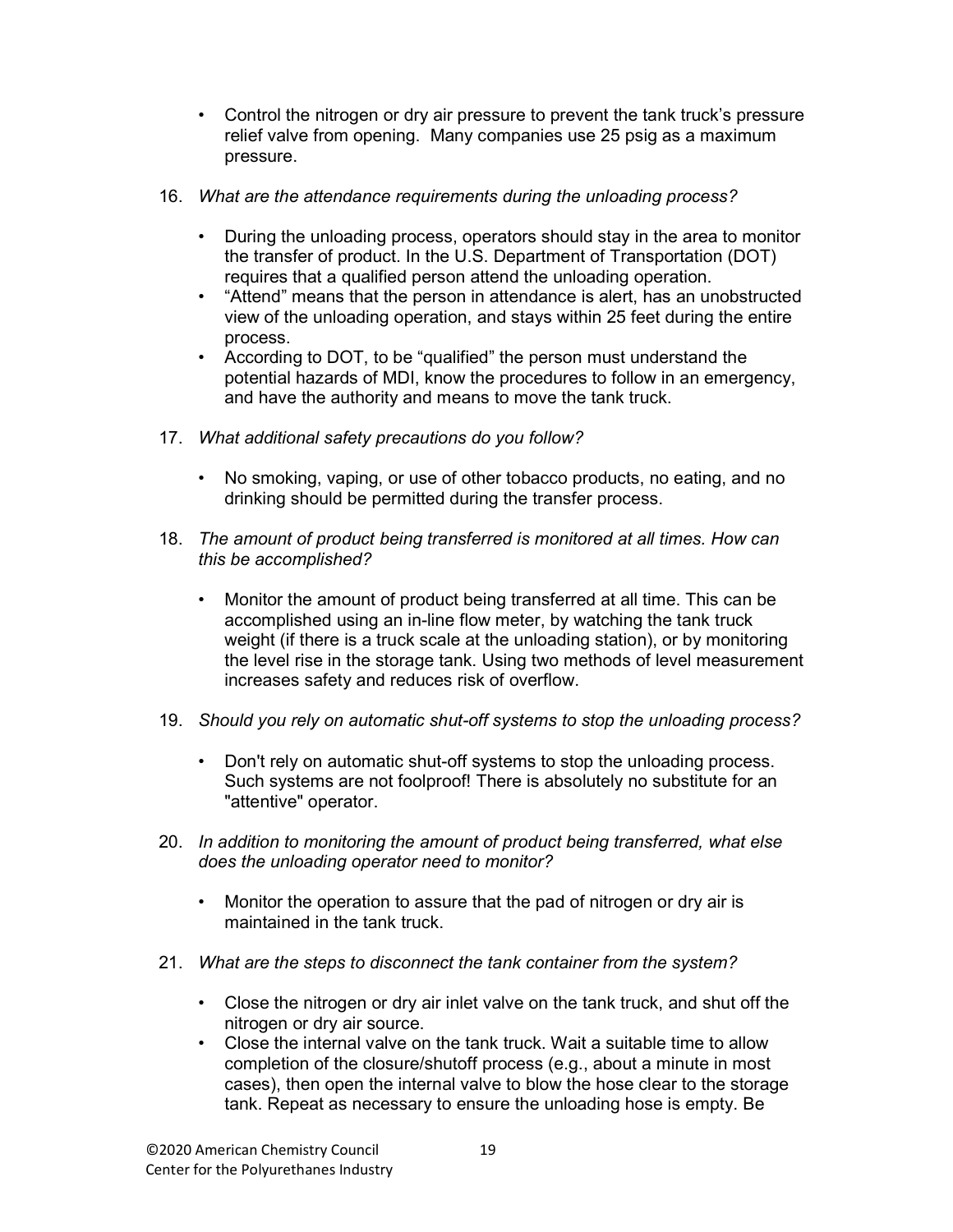careful not to over pressurize the receiving tank during the hose clearing operation.

- After the hose is cleared, close the internal valve on the tank truck and the valve on the receiving line. Close tank and receiving line simultaneously to avoid back flow of product into the hose.
- Open the bleed valve to depressurize the unloading hose. Make sure you collect any excess product in a catch container that contains a neutralizing solution.
- Close the bleed valve and the external valve on the tank truck.
- Carefully disconnect the unloading hose from the tank truck and the receiving line. A catch container should be used under the ends of the hose to capture any product drippage.
- The ends of the hose should be capped and plugged immediately after disconnection.
- Remove the bleed valve fitting. Then apply the closure cap to the tank truck's discharge outlet and the closure cap or plug to the fitting on the receiving line.
- Recheck to confirm that the tank truck is still pressurized with 5 to 10 psig of nitrogen or dry air. This will ensure that moisture will not enter the tank truck and react with the residual MDI on the return trip.
- Depressurize and carefully disconnect the dry air or nitrogen hose from the tank truck's inlet valve, and replace the dust cap.
- Return empty tank container with positive pad of dry air or nitrogen gas.
- 22. What do you do to get the tank truck ready for return?
	- Sign the delivery report, and note any unusual problems or delays that might have occurred.
	- Remove the barricades and wheel chocks.
- 23. What additional resources are available if you have additional questions about handling MDI?
	- If you have any further questions or are unsure of the actions required of you, ask your supervisor or team leader, or contact the product manufacturer.
	- For more information on handling MDI, consult the following literature developed by the Center for the Polyurethanes Industry (available at www.polyurethane.org):
		- Guidelines for Diisocyanate Storage Tank Systems
		- Guidelines for Receiving and Unloading MDI
		- Unloading Methylenediphenyl Diisocyanate (MDI) Tank Trucks (poster)

#### Rail Tank Car Transfers

1. What do you need to be aware of before handling MDI in rail tank cars?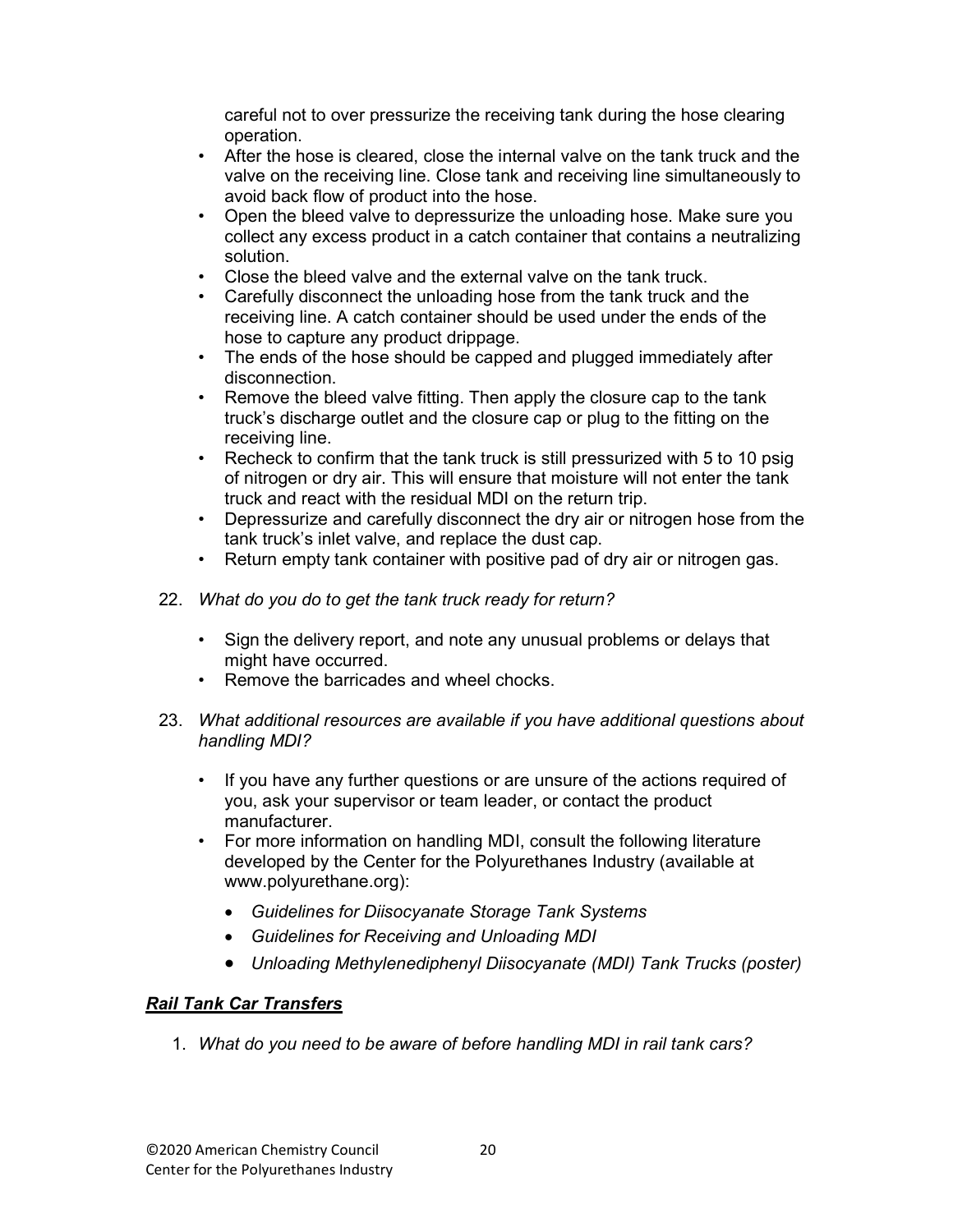- The receiving, handling, and shipment of MDI require compliance with federal, state, and local regulations concerning hazardous materials. Make sure you know these regulations and follow them at all times.
- It is recommended that a comprehensive checklist be developed and followed throughout the unloading sequence.
- 2. How is the rail tank car prepared before unloading?
	- Set the brakes on the rail tank car, chock the wheels properly to prevent roll in either direction, and use blue flags used as a warning to prevent access to the unloading area.
- 3. What do you check for on the paperwork?
	- In most cases, the shipping documents and the Certificate of Analysis will have been sent to your company's receiving office ahead of the rail tank car delivery.
	- All paperwork should be checked for accuracy. This would include such things as the purchase order number and that the material being received is MDI.
	- Verify the paperwork to validate rail car number, product identification tag, security seal and that the material being received is the correct MDI product. Review the values on the Certificate of Analysis to ensure that the product meets required specifications.
- 4. What regulations apply to the shipment of MDI?
	- The U.S. Department of Transportation (DOT) regulates the transportation of 4,4' methylenediphenyl diisocyanate as a hazardous substance in single packages in quantities greater than 5,000 pounds, known as the "reportable quantity."
	- When in this quantity, MDI is classified as NA3082; Other Regulated Substances, Liquid, N.O.S.; Class 9; Packing Group III.
	- The letters RQ are normally entered either before or after the description of the shipment when individual packages being transported contain more than the reportable quantity of MDI.
	- The storage and handling of MDI at your facility may be subject to other regulations so modifications may be necessary.
- 5. What do you check on the tank car itself?
	- Check the hazard placards. Make sure that they are correct for the product noted on the shipping documents.
	- Compare the tank car number against the number identified on the shipping documents.
	- Check the tank car to make sure the numbers on the security seals match the numbers shown on the paperwork. Also confirm that the seals are not broken and have not been tampered with in any manner.
	- Break the seal on the valve cover hatch, remove the securement pin, and open the hatch to verify product temperature and pad pressure.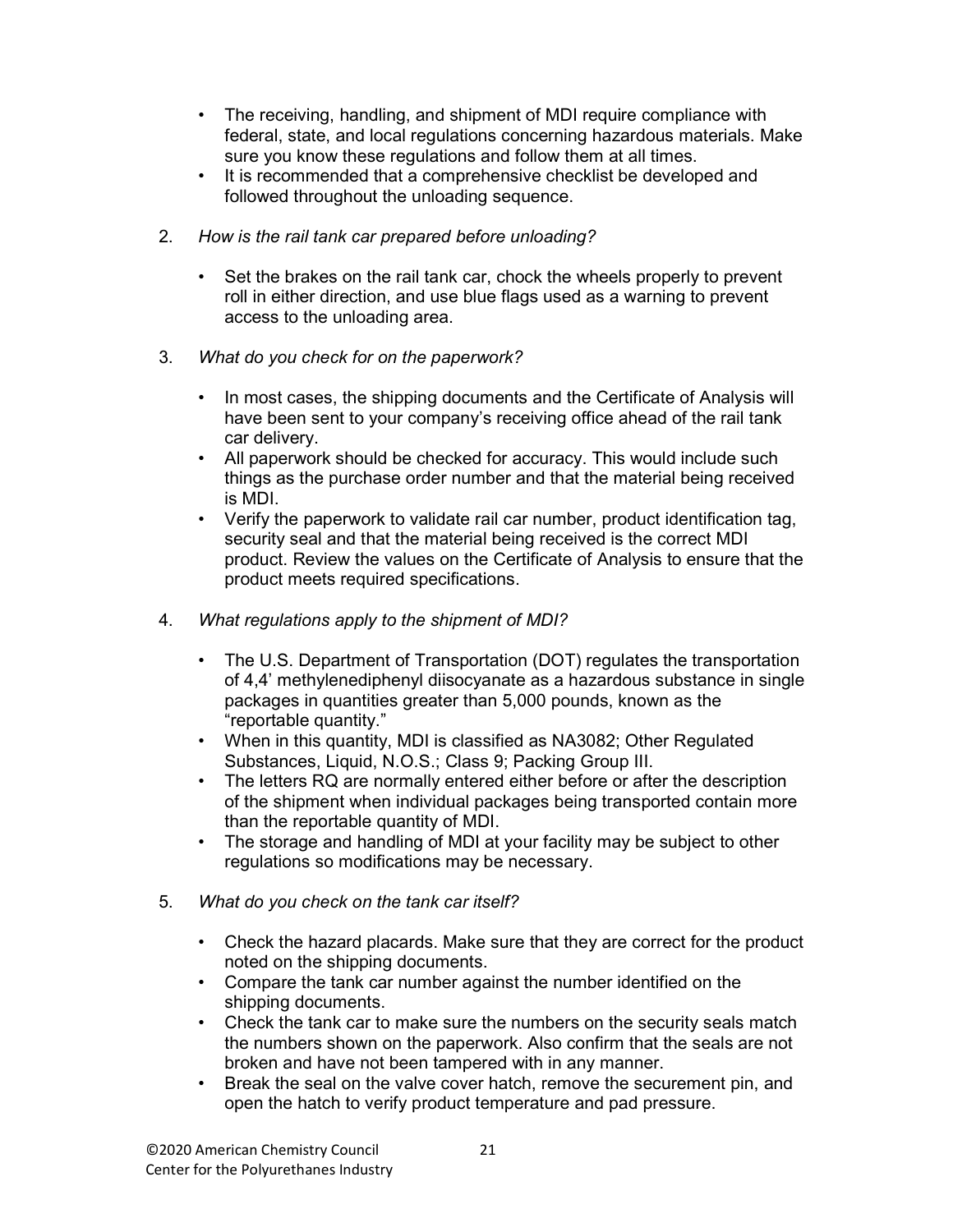- Carefully remove the closure cap from the thermowell tube. If the car is equipped with a valve on the thermowell tube, carefully open the valve. Insert an appropriate thermometer into the thermowell to determine that the car is at the proper temperature for unloading.
- 6. What personal protective equipment (PPE) is required during transfer operations?
	- In order to avoid contact or exposure to MDI, wear personal protective equipment during the hook-up, sampling, start of flow, and disconnect activities. This includes appropriate impervious clothing such as a chemical protective suit, chemical splash goggles, and chemical resistant gloves and boots. Use fall protection when accessing the top of rail car.
	- Unloading operators should always wear personal protective equipment whenever there is a chance of MDI exposure.
- 7. What are the final steps to check on the tank car before unloading begins?
	- Verify that the air inlet valve on the rail car is closed, then carefully remove the plug, and install a fitting that is equipped with a pressure gauge.
	- Ensure the air inlet valve on the bleed valve fitting is closed, then carefully open the air inlet valve on the rail car to verify the pad pressure on the rail car.
- 8. What checks of your own equipment do you make before unloading begins?
	- Verify the location and operation of the nearest eye wash station and safety shower.
	- If the content of the tank car is to be off loaded into a receiving tank, make sure that the tank is the correct one for the product and that there is enough room in the tank to hold this shipment.
	- Clearly identify the unloading connection on the receiving line.
- 9. What special precautions do you take regarding the unloading hoses?
	- Transfer hoses for MDI products are typically 2-inch in diameter to differentiate them from the 3-inch diameter hoses and fittings generally used for polyol products. Hoses should also be color coded and/or labeled to assist in eliminating transfer errors. Because MDI reacts with moisture, it's important that hoses are dry.
	- If there is any possibility of a problem with a hose, set the hose aside, tag it, and get another hose to complete the transfer.
	- Replace the gasket, if necessary, and make sure you dispose of the old one properly.
	- Ensure the quick disconnect fittings and gaskets of the hose are in good working order so that the hose can be securely locked onto the discharge valve of the tank car and the receiving line.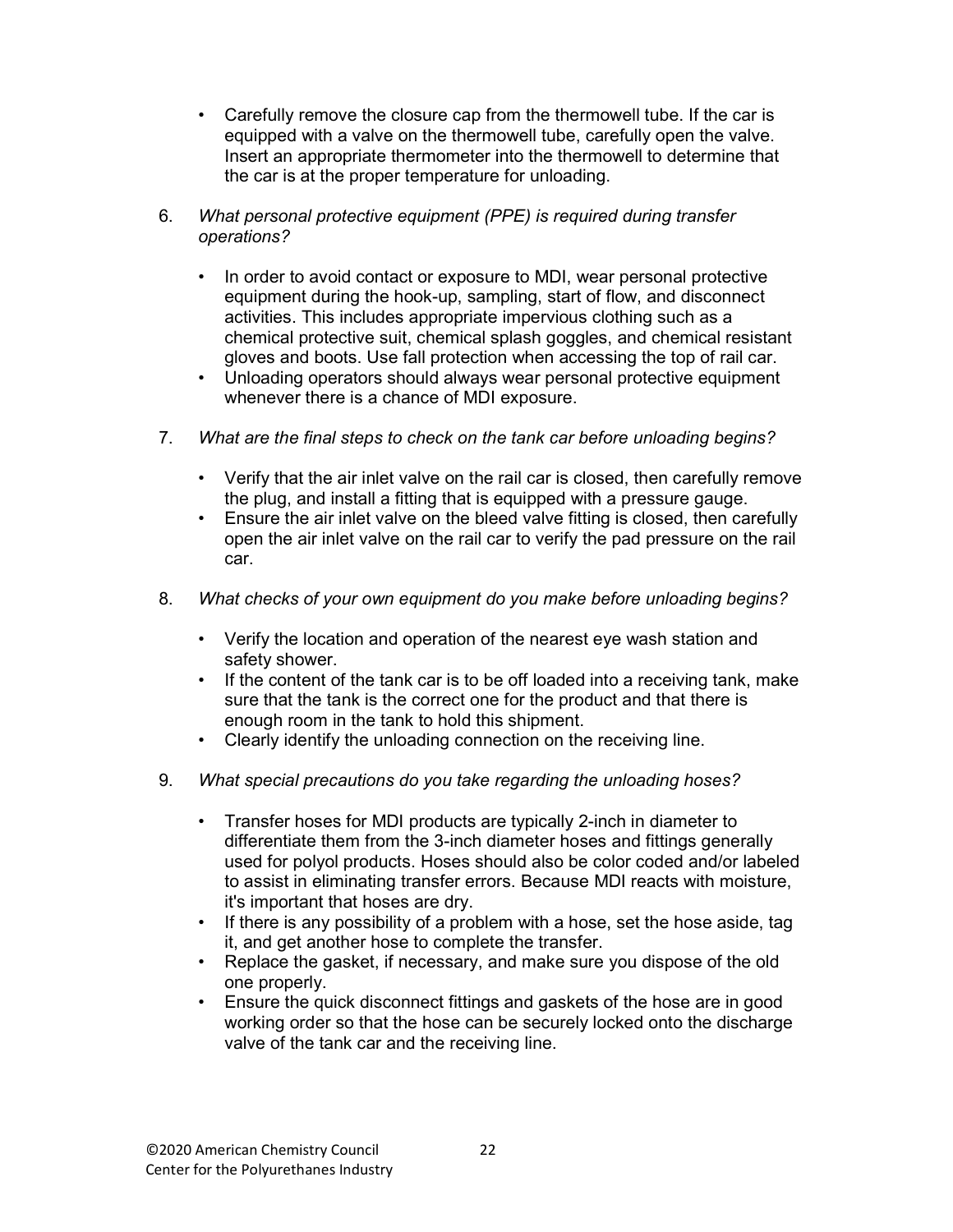- 10. Why are all of these checks necessary?
	- All these checks in this example process may seem unnecessary because the operation is routine, but taking these precautions every time will prevent product contamination and a potential overflow.
- 11. How are tank cars unloaded?
	- Tank cars are usually unloaded with nitrogen or dry air pressure.
	- An alternative method would be off loading using a pump, while adding nitrogen or dry air to maintain a dry atmosphere within the tank car.
	- When unloading with either of these methods, leading industry practice has all discharge vapors being absorbed or scrubbed free of MDI.
	- If dry air is used for unloading, it is extremely important to check for signs of moisture. Many companies recommend a dew point of –40ºF.
	- A "closed loop vapor exchange" system using a product pump is another means for unloading MDI. "Closed loop" means that no vapors escape from the system into the atmosphere and no moisture from the atmosphere enters the system.
- 12. What connection procedures do you follow?
	- Check the nitrogen or dry air source. Make sure the gauge is working properly and that the hose is attached securely.
	- Check the hose gasket for splits or cracks that could prevent a good seal.
	- Verify that the rail tank car discharge valve is closed, and carefully remove the plug from this valve. Install the necessary bleed valve fitting into the discharge valve.
	- Connect the 2-inch product hose from rail tank care unloading valve to the receiving tank unloading piping, secure quick coupler connections.
	- Connect the nitrogen or dry air supply hose to the fitting installed in the air inlet valve, and secure it.
- 13. What steps do you follow to begin the transfer operation?
	- Open the discharge valve on the rail car.
	- Open the receiving line valve. The product should now be flowing through the unloading line.
	- Open the air inlet valve on the bleed valve fitting, and then open the valve on the nitrogen or dry air source.
	- Once you have verified there are no leaks in the system, the nitrogen or dry air pressure will need to be increased to a typical pressure, usually between 10 to 20 psig, depending on the desired rate of unloading.
	- Check the pressure gauge to ensure constant pressure is maintained within the rail car until unloading is complete.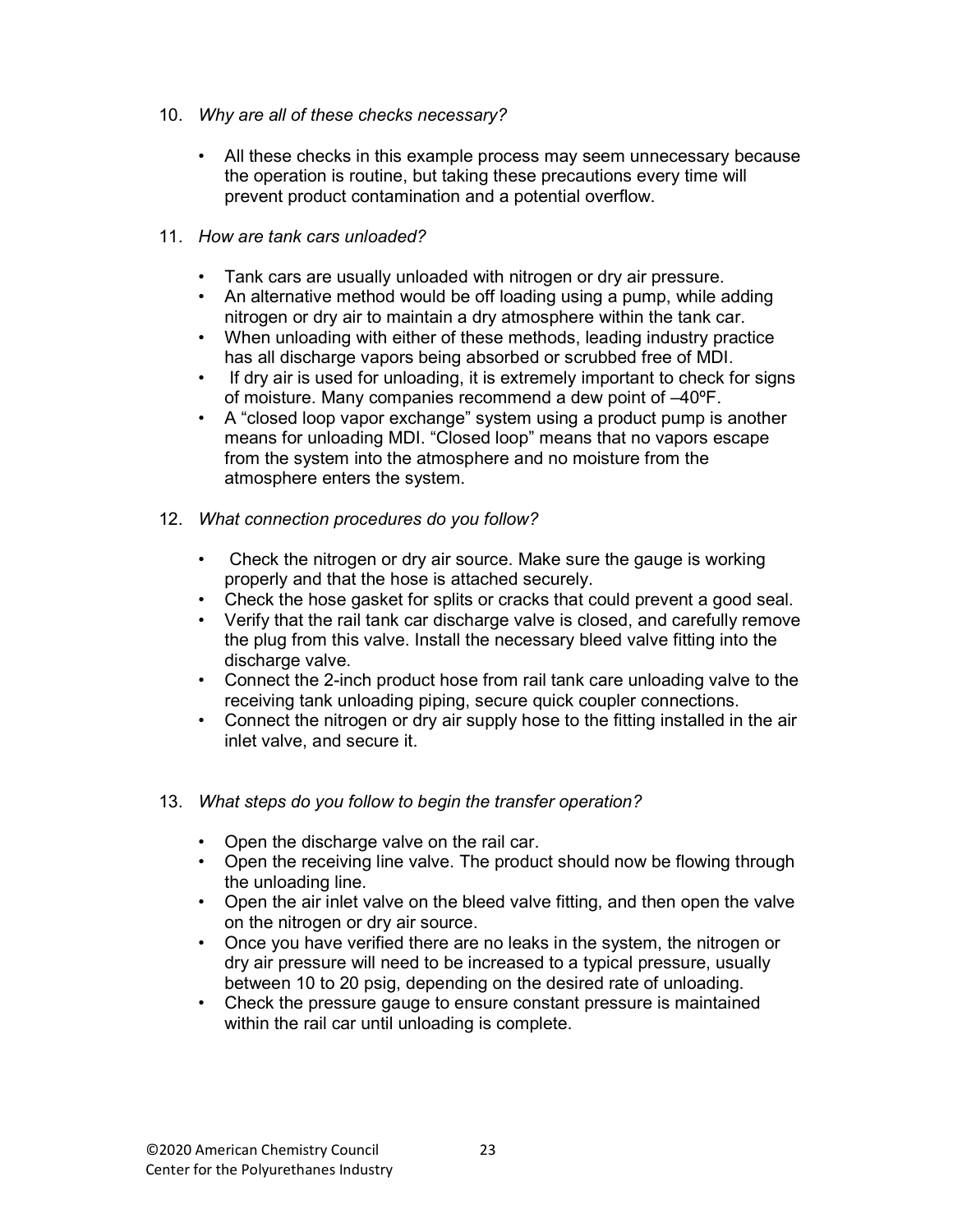- 14. What are the attendance requirements during the unloading process?
	- During the unloading process, operators stay in the area to monitor the transfer of product.
	- A qualified person should attend the unloading operation at all times.
	- "Attend" means that the person in attendance is alert and has an unobstructed view of the unloading operation during the entire process.
	- A qualified person is properly instructed in unloading procedures, is responsible for compliance with all applicable regulations, is familiar with the nature and properties of the material involved, is instructed in proper emergency procedures and, in the event of an emergency, has the authority and ability to immediately halt the flow of the product.
- 15. Can a signaling system be used during transfer operations?
	- Signaling systems that include surveillance equipment, such as cameras, may be used to notify people within the facility that a problem may exist so that product flow may be halted.
- 16. What are additional safety precautions to follow?
	- No smoking, vaping, or use of other tobacco products, no eating, and no drinking should be permitted during the transfer process.
- 17. The amount of product being transferred is monitored at all times. How can this be accomplished?
	- Monitoring the amount of product being transferred can be accomplished using an in-line flow meter, by watching the rail car weight (if there is a scale at the unloading station), or by monitoring the level rise in the storage tank. Use of two methods of level measurement provides an additional layer of safety and reduces risk of overflow.
- 18. Do you rely on automatic shut-off systems to stop the unloading process?
	- Don't rely on automatic shut-off systems to stop the unloading process. Such systems are not foolproof! There is absolutely no substitute for an "attentive" operator.
- 19. In addition to monitoring the amount of product being transferred, what else does the unloading operator need to monitor?
	- Monitor the operation to ensure that the pad of nitrogen or dry air is maintained in the tank car.
- 20. What are the steps to disconnect the rail tank car from the system?
	- Close the nitrogen or dry air inlet valve on the tank car, and shut off the nitrogen or dry air source.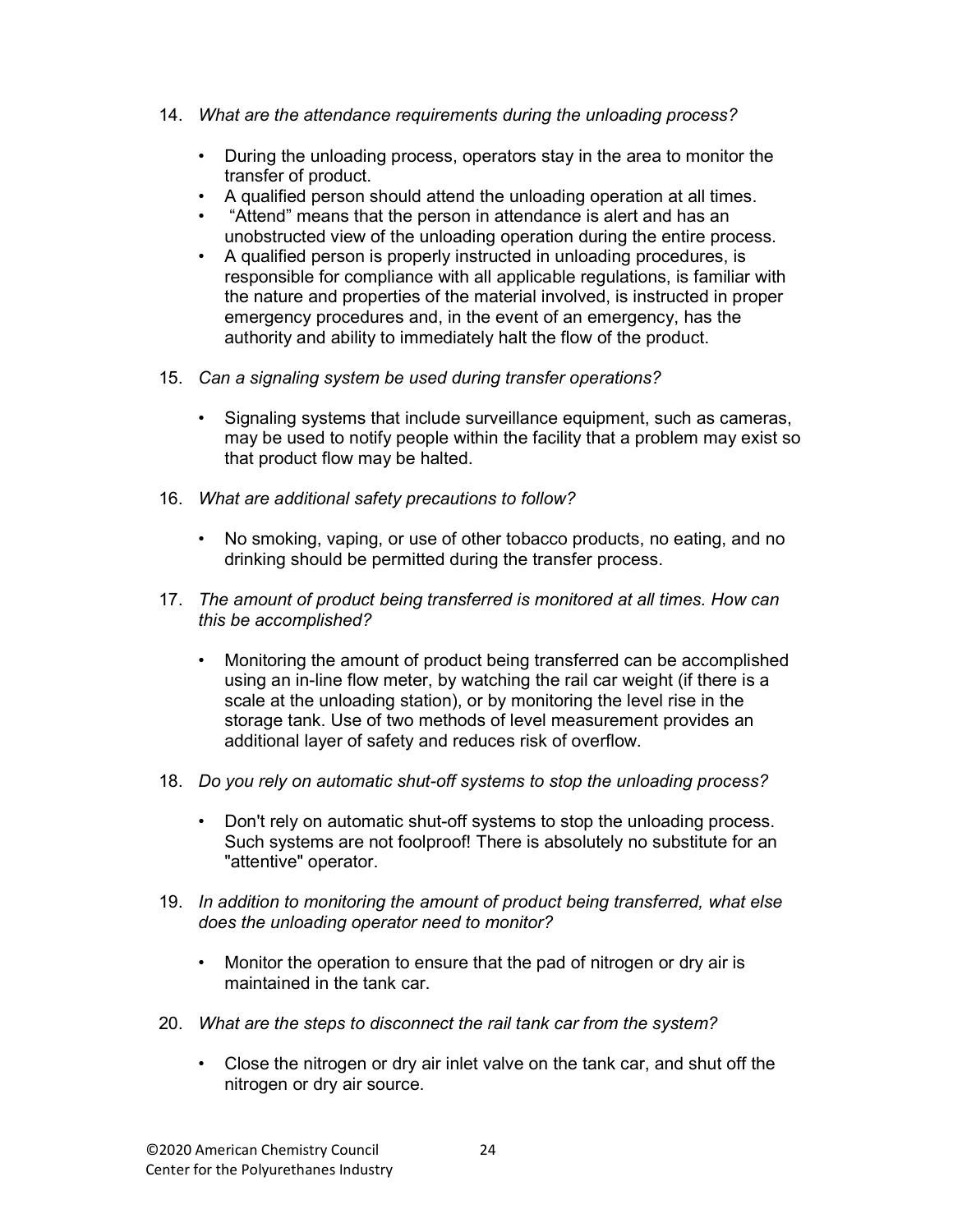- Close the product discharge valve on the tank car. Wait a suitable time to allow completion of the closure/shutoff process (e.g., usually about a minute in most cases), then open the product discharge valve to blow the hose clear to the storage tank. Be careful not to over pressurize the receiving tank during the hose clearing operation.
- After the hose is cleared, close the product discharge valve on the tank car and the valve on the receiving line.
- Open the bleed valve to depressurize the unloading hose. Make sure you collect any excess product in a catch container that contains a neutralizing solution.
- Close the bleed valve.
- Carefully disconnect the unloading hose from the tank car and, if necessary, from the receiving line. Use a catch container used under the ends of the hose to capture any product drippage.
- Apply caps and plus to the ends of the hose immediately after disconnection.
- Remove the fitting from the tank car discharge valve, and install the closure plug.
- Recheck to see that the tank car is still pressurized usually with a minimum 5 to 10 psig of nitrogen or dry air. This will help ensure that moisture will not enter the tank car and react with the residual MDI on the return trip.
- Depressurize and carefully disconnect the dry air or nitrogen hose from the tank car's inlet valve. Remove the fitting from the tank car's nitrogen valve, and install the closure plug.
- Remove the thermometer from the thermowell, close the valve if one is present, and install the closure cap.
- Check all valves to verify they are fully closed, and all closure plugs to verify they are wrench tight.
- Close the valve cover hatch, install the securement pin, and apply a tamper evident seal for the return trip.
- 21. What do you do about any spilled material or product residue on the tank car?
	- Consult state and local regulations for spilled material. The U.S. Department of Transportation (DOT) requires that any spilled material or product residue must be removed from the tank car's exterior surface prior to it being offered for return shipment.
- 22. What do you do to get the tank container ready for return?
	- Complete the checklist to help ensure the rail tank car is properly prepared for return shipment.
	- If there are any defects that must be corrected before the car can be returned or before the car is loaded for the next shipment, notify the supplier.
	- Remove the wheel chock, blue flag, and derail.
	- Return the paperwork to the receiving office and, if there are no defects, notify appropriate personnel that the empty tank car is ready for return.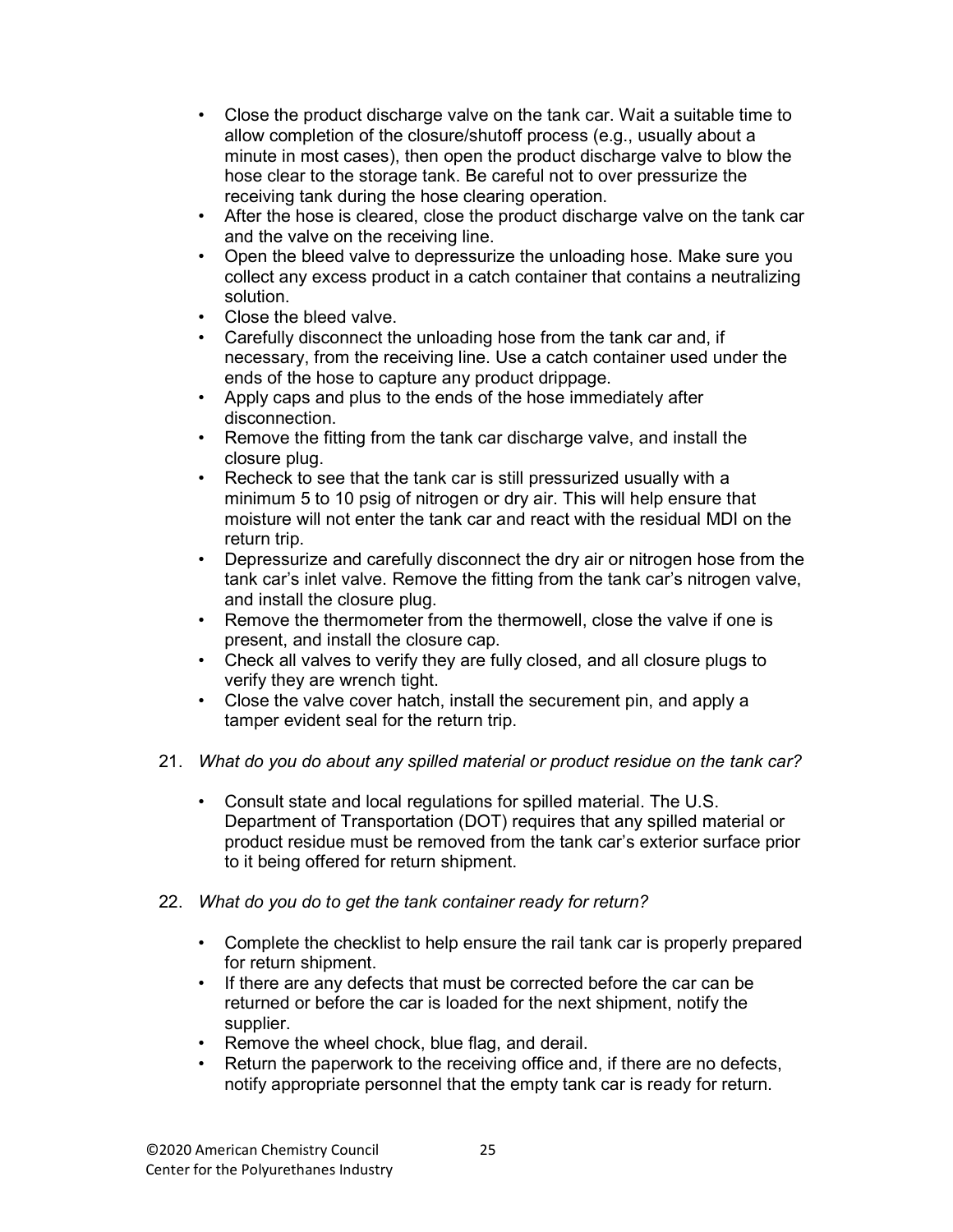- 23. What additional resources are available if you have additional questions about handling MDI?
	- If you have any further questions or are unsure of the actions required of you, ask your supervisor or team leader, or contact the product manufacturer.
	- For more information on handling MDI, consult the following literature developed by the Center for the Polyurethanes Industry (available at www.polyurethane.org):
		- Guidelines for Diisocyanate Storage Tank Systems
		- Guidelines for Receiving and Unloading MDI
		- Unloading Methylenediphenyl Diisocyanate (MDI) Rail Cars (poster)

#### Emergency Response

- 1. What resources are available in the event of a MDI spill?
	- An emergency response plan must be in place before handling MDI. Be sure your emergency response plan includes information such as what you need to control a release of MDI, avoid potential cross contamination, prevent injury to yourself or your coworkers, or damage to the environment. Periodic review of your plan helps ensure the plan remains current with legal requirements and leading practices.
	- Some manufacturers may supply their own in-house emergency response telephone numbers and contacts in case of an incident involving a spill, leak, or damage. All U.S. producers of MDI have response capabilities and can provide assistance if requested.
	- All MDI producers in the United States are registered with CHEMTREC the Chemical Transportation Emergency Center—established by the American Chemistry Council.
- 2. How can CHEMTREC help in the event of a spill?
	- CHEMTREC is staffed twenty-four hours a day, seven days a week, toll free at 1-800-424-9300, and is available to provide emergency response information.
	- A call to CHEMTREC will provide first action advice on handling procedures for emergencies involving MDI, and operators will also make contact with the manufacturer. CHEMTREC is not a governmental reporting agency.
	- Providing accurate information to CHEMTREC is imperative in order to receive correct response information. It is important to identify the product by its trade name.
- 3. What do you do if you discover a leaking package?
	- If a package arrives at your facility and is leaking, follow your company's emergency plan or call CHEMTREC for assistance.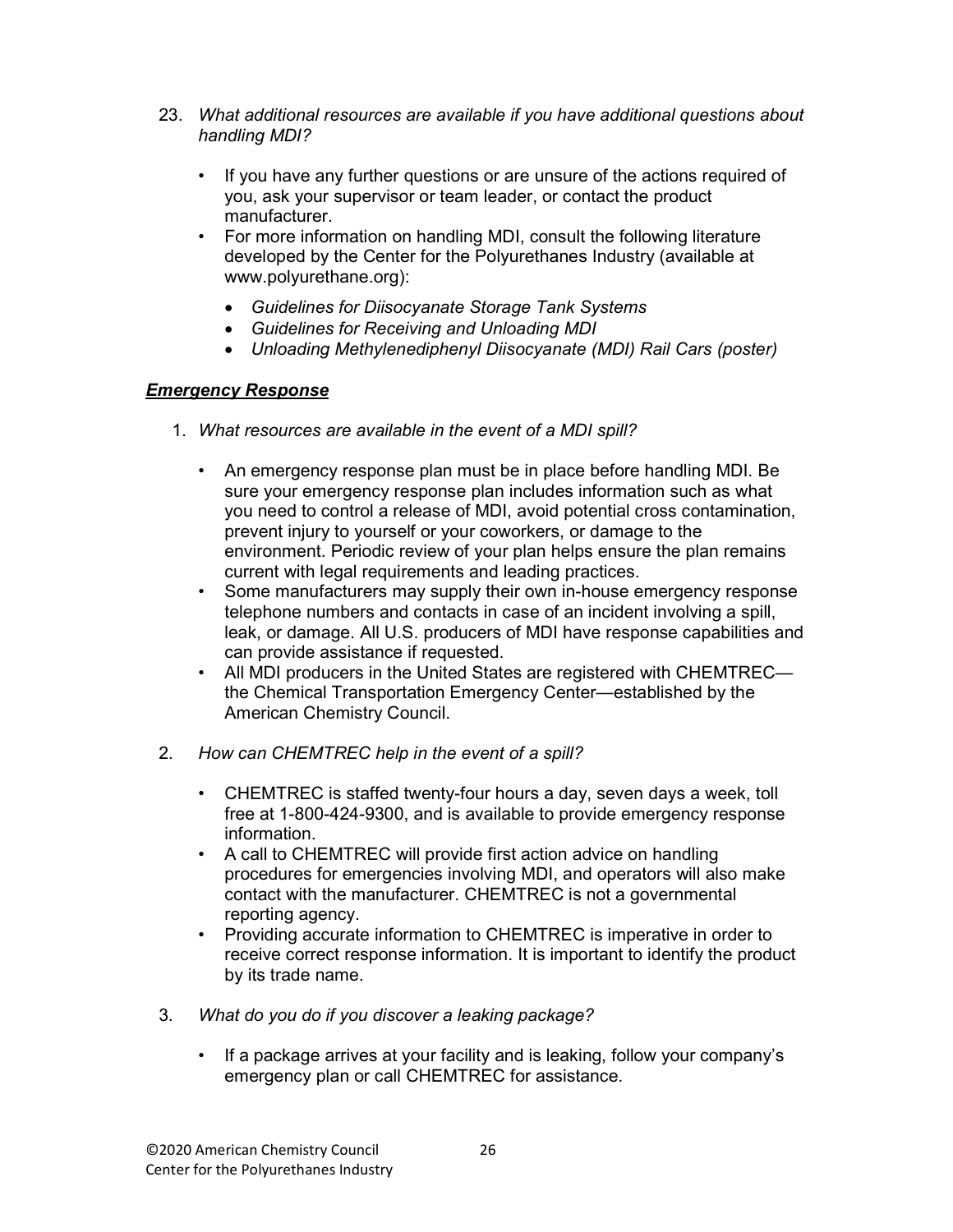- 4. Who is permitted into the spill area?
	- In the event of an incident, allow only trained and qualified individuals into the spill area.
	- Never approach a spill without the appropriate personal protective equipment.
- 5. Will I inhale MDI because of a spill?
	- MDI is normally transported and unloaded at temperatures below 130°F. Below this temperature, MDI has a low vapor pressure which reduces the potential for exposure by inhalation.
- 6. What is done when attempting to control a spill?
	- In order to control the spill, the first action is to stop the flow of product from the source. This should only be done if it can be accomplished safely.
	- If you puncture a drum, leave the forks in the drum and obtain assistance to clean up the spill.
	- Spilled MDI must not be allowed to flow into drains or sewers. To stop the spread of the spilled material use absorbent material such as vermiculite, saw dust, clay earth, sweeping compound or sand to create a barrier around the spill or the inlet to the sewer or drain.
	- Depending on the size of the incident, spill pillows or other containment materials may be used to prevent further spreading of the product.
- 7. What is done after the spill has been contained?
	- Once the spill has been stopped, absorbed, pumped off, or removed from the receiving surface, and there is no chance of further spread of the product, decontaminate the area with a neutralizing agent.
	- It is important to ensure all liquid has been absorbed before attempting neutralization of remaining product.
- 8. Where can you find out additional information about neutralizing solutions?
	- Consult the product manufacturer's SDS or contact the product manufacturer for neutralizing solution recommendations.
- 9. When is the neutralizing solution and absorbent material prepared?
	- Prepare the neutralizing solution, as well as the absorbent material, ahead of time and have them readily available if an emergency arises.
- 10. How is the neutralizing solution and absorbent material used?
	- Apply the neutralizing solution over the entire spill area.
	- Once the neutralizing solution has been applied, cover the area with additional absorbent material.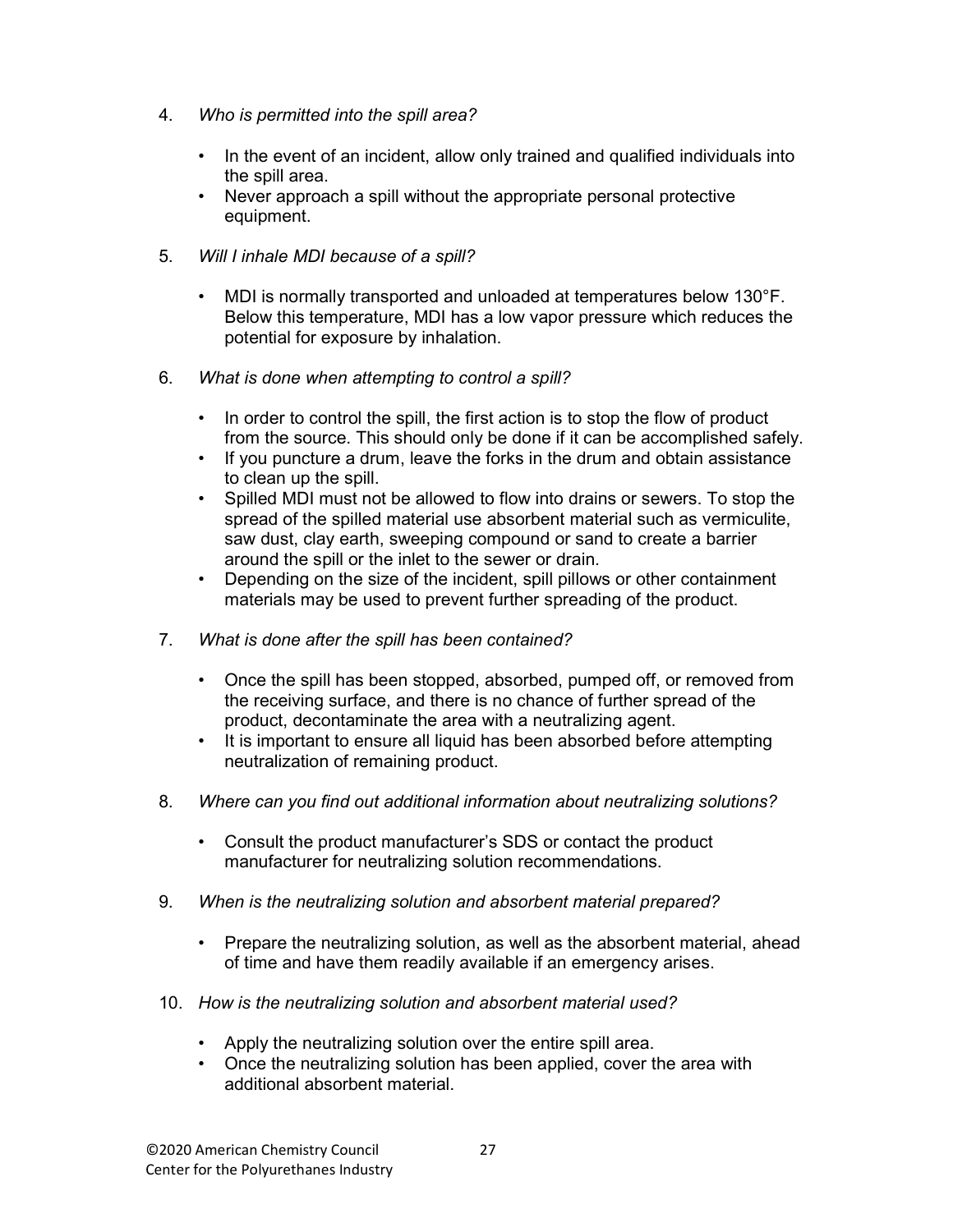- Spread the absorbent material around to aid in contact between the surface and the neutralizing solution.
- Then shovel all of the absorbent material into an appropriate waste container.
- Apply neutralizing solution again to ensure adequate decontamination.
- 11. What is the recommended ratio for thorough decontamination?
	- The recommended ratio for thorough decontamination is ten parts of neutralizing solution to one part residual spilled material remaining on the floor.
- 12. What do you do with contaminated protective equipment?
	- Properly dispose of all contaminated protective equipment. Any waste material that has been generated during spill cleanup must be disposed of in accordance with applicable regulations.
- 13. What is the disposition of the drum into which waste material from the cleanup has been placed?
	- Place the lid loosely on the container, and move it to a well-ventilated area, in case further reaction occurs. Do not tighten the lid because dangerous pressures may result from the neutralization process.
	- Carbon dioxide gas is generated through the neutralization process, so frequently monitoring of the container can reduce potential risks. The lid is not secured until the reaction is complete.
	- After the product has fully reacted and prior to disposal, tighten the lid on the drum securely. Always check with regulatory authorities for proper disposal procedures.
- 14. Who needs to be notified when a spill occurs?
	- Depending upon the circumstances and the amount of the spillage, local, state, and federal agencies may have to be notified. Of course, your company's own hazardous materials team or outside contractor are resources to help determine this.
- 15. What type of label is appropriate for containers used for MDI waste disposal?
	- Containers used for waste disposal must be labelled in accordance with applicable waste regulations, such as those promulgated by the US DOT and EPA. Contact your supplier for additional information.
- 16. What additional resources are available if you have additional questions about emergency response?
	- If you have any further questions or are unsure of the actions required of you, ask your supervisor or team leader, or contact the product manufacturer.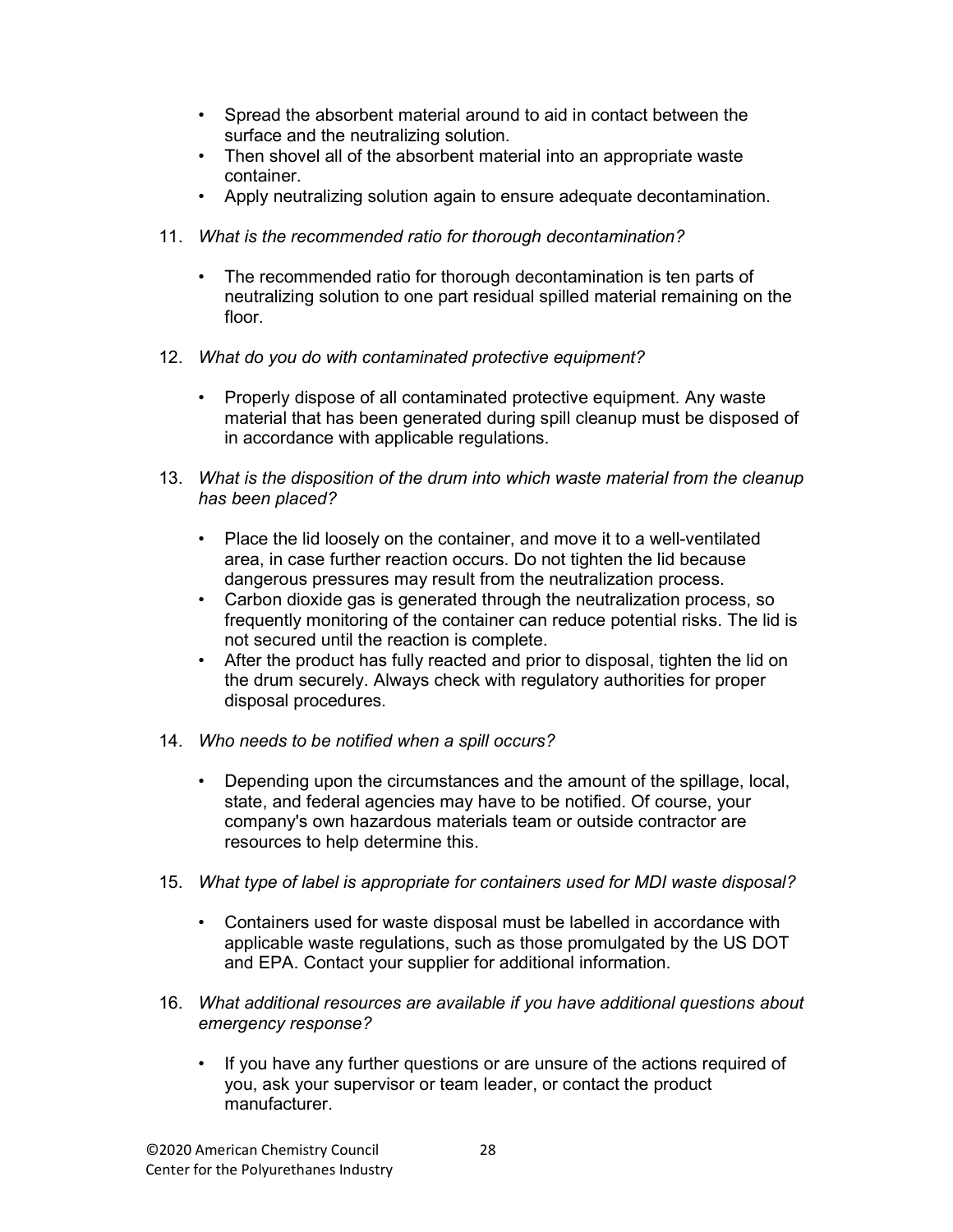- For more information on handling MDI, consult the following literature developed by the Center for the Polyurethanes Industry (available at www.polyurethane.org):
	- Guidelines for Management and Disposal of Hazardous Wastes from Polyurethane Processing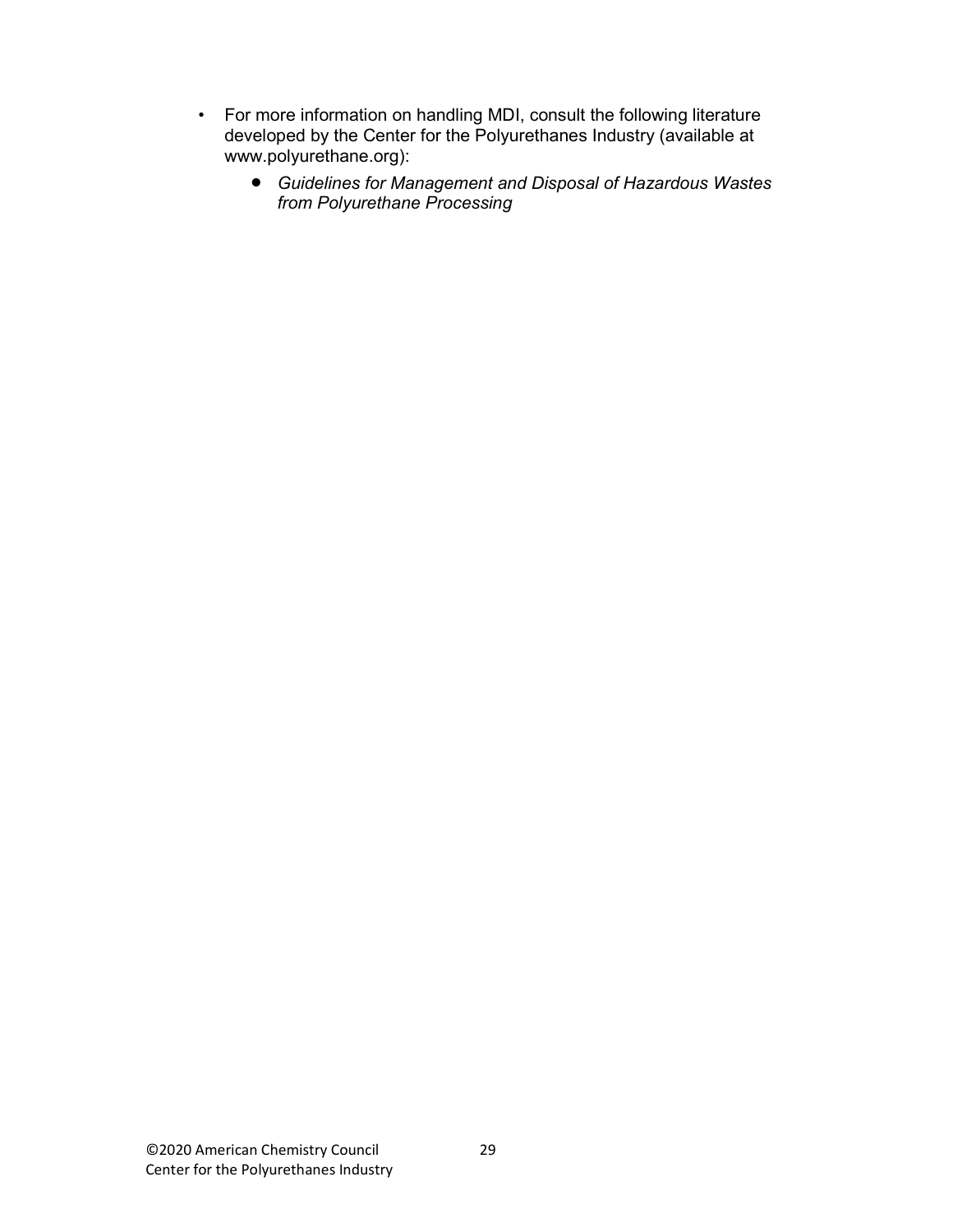### QUIZ

The purpose of these quizzes is to ensure the instructor that the participants have been receptive to, and have mastered the objectives of, this training program. The test results may be retained in the participant's file as a means of demonstrating to company health and safety managers that all participants are familiar with proper work procedures and safety rules.

Five separate quizzes have been provided with this Leader's Guide. One is for employees handling drums or intermediate bulk containers, the second for employees involved in tank container (isotainer) transfers, the third for employees involved in cargo tank trailer transfers, the fourth for employees involved in rail tank car transfers and the fifth quiz is for all transport operations, with information on hazard communication and emergency response procedures. Use the quiz that is most appropriate for your work site.

Each participant should be able to demonstrate mastery of the objectives by achieving an acceptable test score. A participant who scores lower than that should review the missed questions with the leader.

The quizzes included in this Leader's Guide may be reproduced without further permission.

Answers to the quiz questions follow:

#### DRUM AND INTERMIEDIATE BULK CONTAINER HANDLING QUIZ

- 1. A 2. D 3. B 4. D 5. A
- 6. C
- 7. A
- 8. A

#### TANK CONTAINER TRANSFERS QUIZ

- 1. B 2. A 3. D 4. A 5. C
- 
- 6. D 7. B
- 8. A
- 9. C
- 10. A 11. A
- 

#### CARGO TANK TRAILER TRANSFERS QUIZ

- 1. B
- 2. A 3. D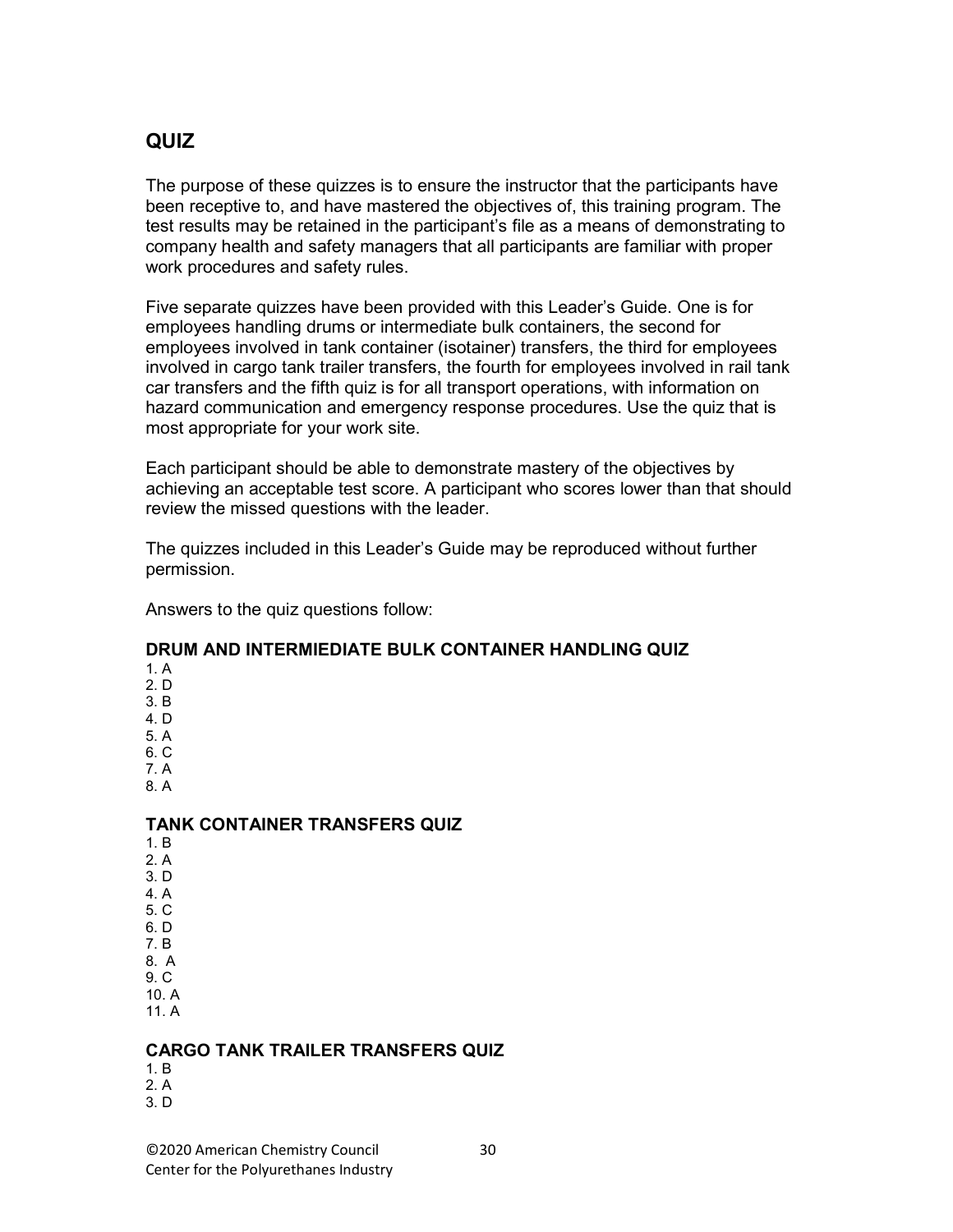4. A

- 5. B 6. C
- 7. D
- 8. A
- 9. B
- 10. C
- 11. A 12. A

#### RAIL TANK CAR TRANSFERS QUIZ

- 1. B
- 2. A
- 3. D 4. A
- 5. C
- 6. D
- 7. A
- 8. A
- 9. C
- 10. A
- 11. A

#### HAZARD COMMUNICATION AND EMERGENCY RESPONSE QUIZ

- 1. B
- 2. A
- 3. D 4. A
- 5. C
- 6. D
- 7. B
- 8. A 9. C
- 10. A
- 11. A
- 12 D
- 13 B
- 14. B 15. C
- 16. B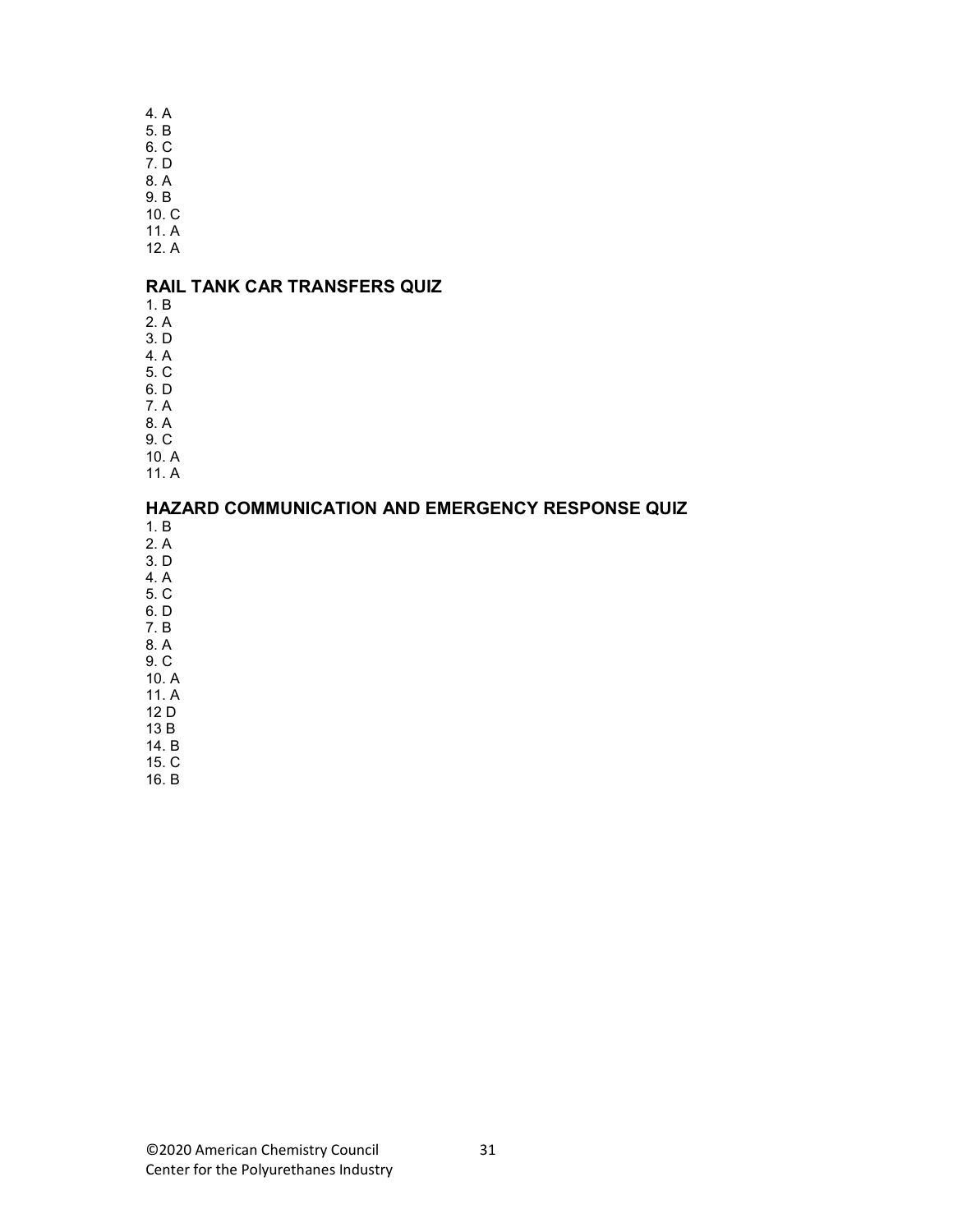| NAME:  |  |
|--------|--|
| DEPT.: |  |
| DATE:  |  |

Drum and Intermediate Bulk Container Handling Quiz

# SAFE HANDLING OF METHYLENEDIPHENYL **DIISOCYANATE**

- 1. Prior to unloading, follow these checks for shipment accuracy: verify that the purchase order number matches the shipment, check that the product description on the paperwork matches what was ordered, and
	- a. verify the seal numbers on the paperwork match the seal number on the container; verify the container number matches the paperwork
	- b. verify the seal number is listed on the paperwork; check the driver's ID
	- c. verify the placard on the container matches the hazard listed on the paperwork; verify the material labels on the drums or IBCs are the correct MDI product
	- d. verify that the paperwork lists the Emergency Contact number; check that the container has been sealed
- 2. Which statement is true about drums?
	- a. Drums can be stored on their chimes or on pallets.
	- b. Never move drums by picking them up on their chimes.
	- c. Drums should not be stored outside where they can be exposed to the elements.
	- d. All of the above.
- 3. Before opening the doors to begin unloading drums or IBCs, it is important to \_\_\_\_\_\_
	- and \_\_\_\_\_\_ on the tractor and trailer.
		- a. take the driver's keys; inspect the drums or IBCs
		- b. set the emergency brake; chock the wheels
		- c. secure the doors; close the air brake
		- d. inspect the trailer floor; remove any freight securement equipment
- 4. The preferred way to dispose of empty drums is to:
	- a. place on pallets and place in an approved pick up location.
	- b. drain residual material and place drums with the bungs down.
	- c. contact local scrap metal dealer for instruction.
	- d. contract with an approved drum reconditioner.
- 5. Drums or IBCs with even a little have the potential to react with MDI to form carbon dioxide and in a closed container potentially cause a violent rupture.
	- a. water or moisture
	- b. heat
	- c. oxygen
	- d. polyurethane foam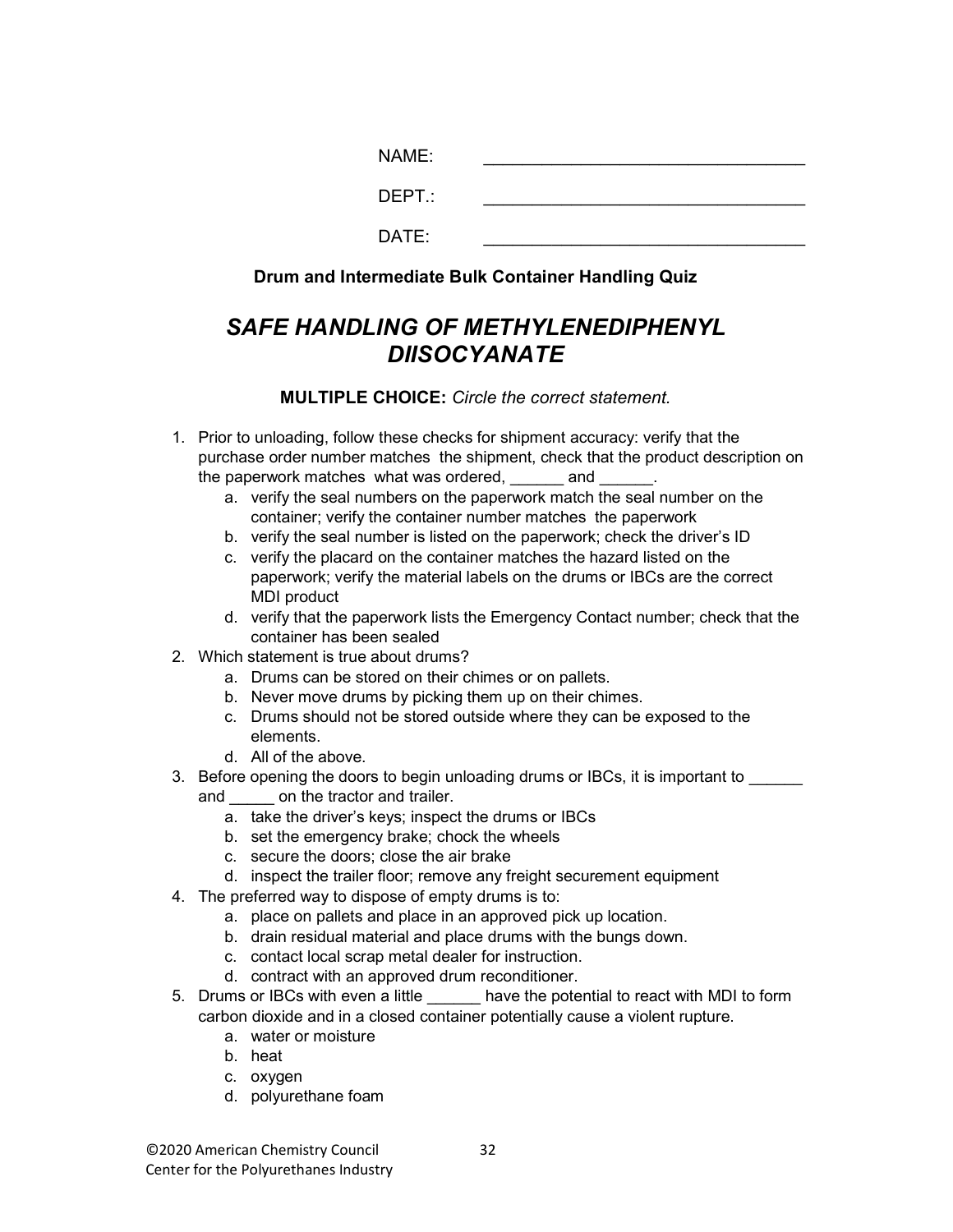- 6. If you suspect a chemical reaction is taking place in a drum or IBC, the most appropriate action to take is to:
	- a. loosen the bung before rupture can occur.
	- b. move to a remote location and monitor.
	- c. isolate the area and contact manufacturer for assistance.
	- d. inspect the drum or IBC to ensure there are no leaks.
- 7. The U.S. Department of Transportation (DOT) regulates the transportation of 4, 4' methylene diphenyl diisocyanate as
	- a. a hazardous substance in single packages in quantities greater than 5,000 pounds.
	- b. a non-hazardous substance.
	- c. The US DOT does not regulate MDI.
	- d. a hazardous substance no matter how great the quantity.
- 8. What is the correct hazard placard for MDI?
	- a. 3082
	- b. 2078
	- c. 8230
	- d. 7820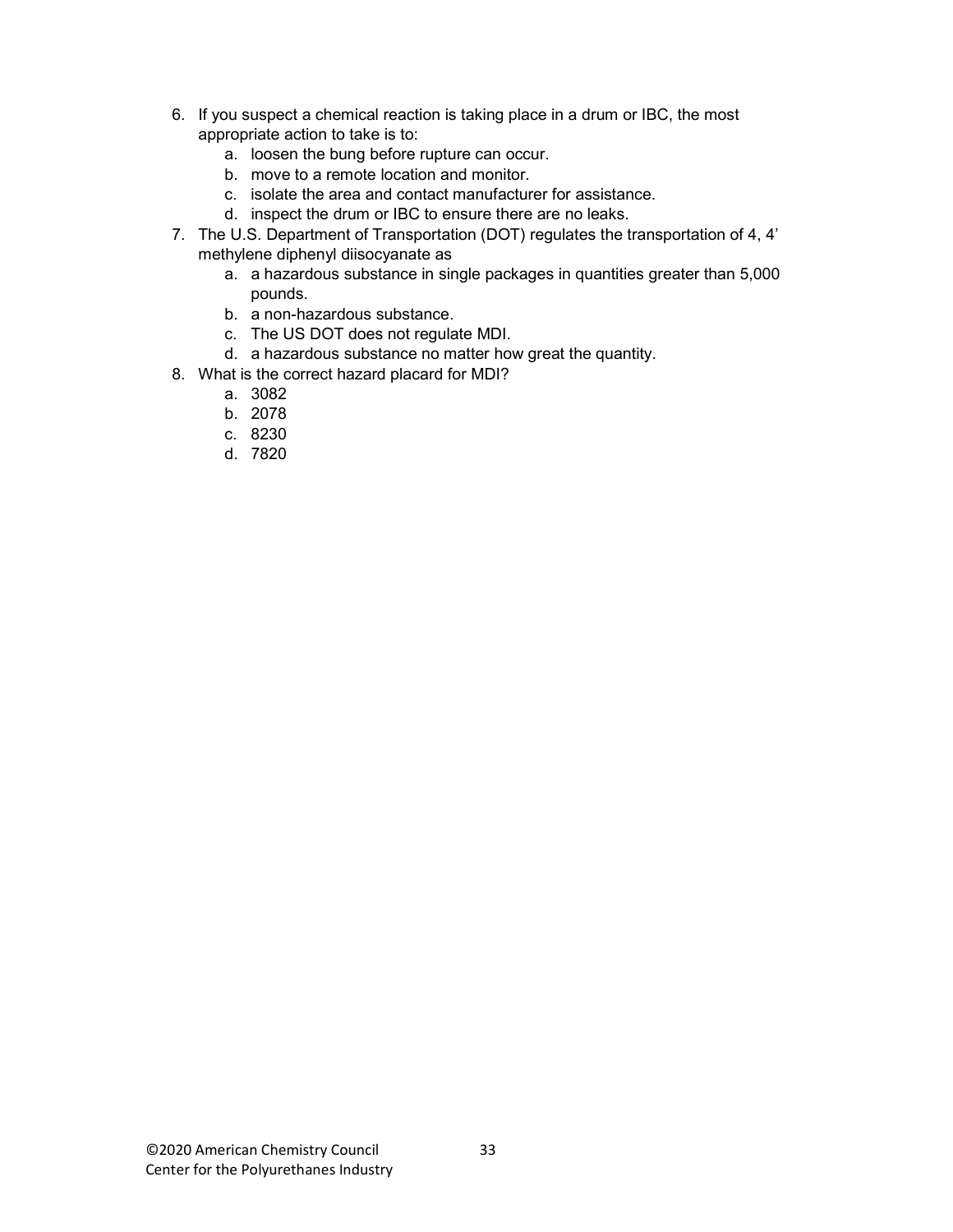| NAME:  |  |
|--------|--|
| DEPT.: |  |
| DATE:  |  |

#### TANK CONTAINER (ISOTAINER) TRANSFERS QUIZ

# SAFE HANDLING OF METHYLENEDIPHENYL DIISOCYANATE

- 1. What helps ensure that each step of the appropriate unloading procedure is completed each and every time throughout the unloading sequence?
	- a. An on time delivery
	- b. Checking off each and every step on a documented checklist completed during the offload
	- c. Signing the paperwork
	- d. Working with a partner
- 2. Prior to unloading, follow these checks for shipment accuracy: verify the purchase order number matches the shipment, verify the product description on the paperwork matches what was ordered, and
	- a. verify the seal numbers on the paperwork match the seal number on the container; verify the container number matches the paperwork
	- b. verify the seal number is listed on the paperwork; check the driver's ID
	- c. verify the placard on the container matches the hazard listed on the paperwork; verify the material labels on the tank container are the correct MDI product
	- d. verify the paperwork lists the Emergency Contact number; check that the container has been sealed
- 3. Before beginning the unloading process, the receiving tank should be confirmed to \_\_\_\_\_\_\_\_\_\_\_ and \_\_\_\_\_\_\_\_\_\_\_.
	- a. have product in the storage tank; the tank content level is visible
	- b. not have an active high level alarm; has a temperature within 20°F of the product being delivered
	- c. have a pressure lower than the tank container; there is enough room in the storage tank to hold the amount being delivered
	- d. have an unloading connection that is clearly identified with a product name and that it matches the product tag on the tank container outlet; there is enough room in the storage tank to hold the amount being delivered
- 4. According to industry best practice, to prevent cross contamination of polyurethane raw materials, what size hoses and fitting are used to unload MDI?
	- a. 2" hoses and fittings
	- b. 4" hoses adapted to 3" fittings
	- c. 2" or 3", depending on what is on the cargo tank trailer
	- d. 3" hoses and fittings
- 5. If dry air is used, it is extremely important to check for signs of moisture. It is recommended that dry air have a target dew point of  $\qquad$ .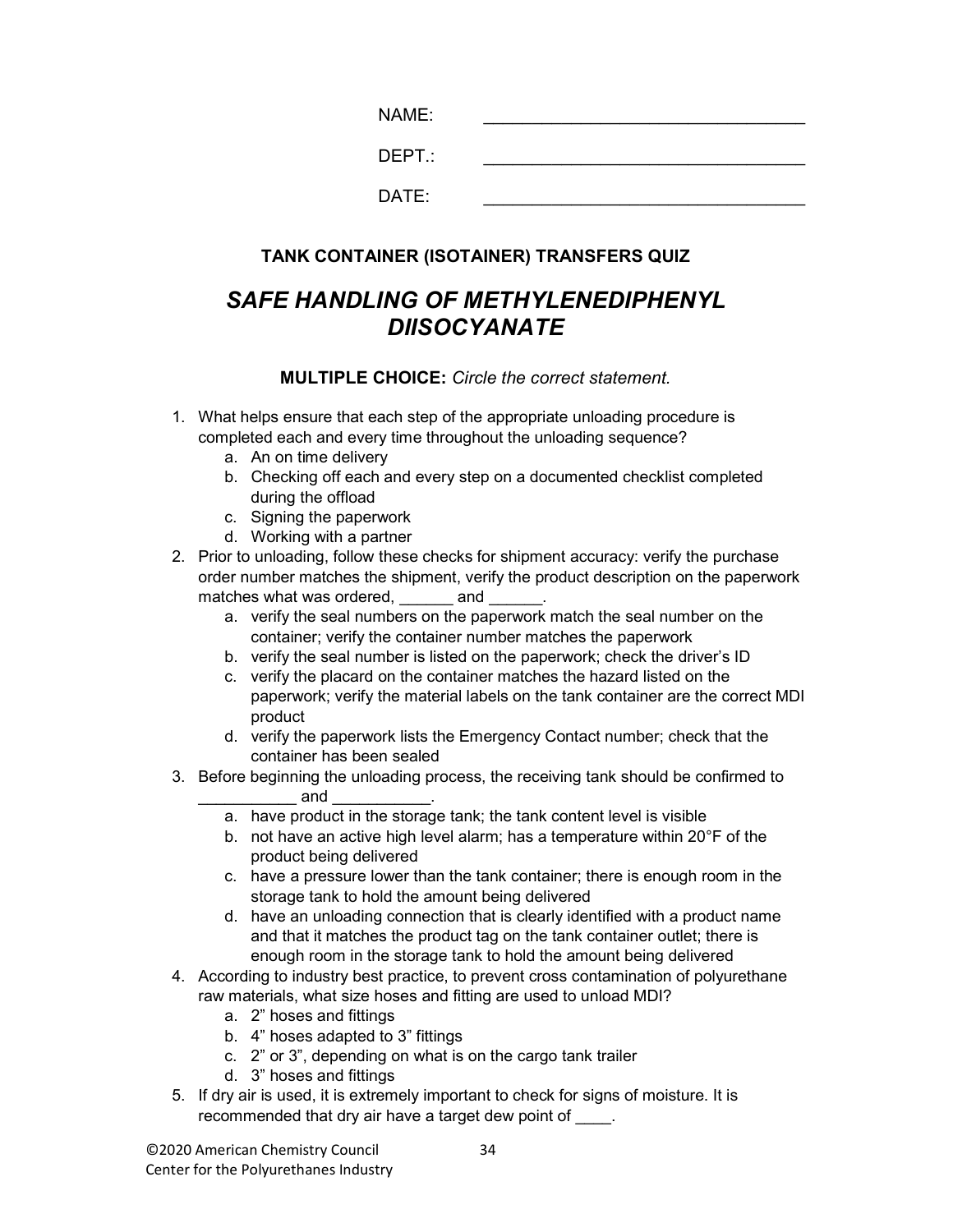- a. 32° F
- b. 300° F
- c. -40° F
- d. 0° F
- 6. According to industry best practice, the role of the truck driver during unloading operations is to:
	- a. operate all tank container valves only after the unloading operator has made all connections to the tank container.
	- b. make all connections so that the unloading operator can operate all valves.
	- c. remain in tractor while the unloading operator completes the offload.
	- d. make all connections to the tank container and operate the valves and other equipment on the tank container.
- 7. According to industry best practice, for the role of the unloading operator during unloading operations is to:
	- a. ensure that the driver follows the appropriate unloading procedures.
	- b. make all connections to the receiving line and operate the valves and other equipment on the receiving system.
	- c. make all tank container and receiving line connections so that the driver can operate all valves.
	- d. monitor the receiving tank while the driver completes the offload.
- 8. The U.S. Department of Transportation (DOT) regulates the transportation of 4, 4' methylene diphenyl diisocyanate as
	- a. a hazardous substance in single packages in quantities greater than 5,000 pounds.
	- b. a non-hazardous substance.
	- c. The US DOT does not regulate MDI.
	- d. a hazardous substance no matter how great the quantity.
- 9. What should the unloading operator do after all the connections have been properly secured and the unloading connections checklist steps have been completed?
	- a. Start the unloading process.
	- b. Leave the unloading area.
	- c. Sign the driver's paper work indicating a good hook up has been made.
	- d. Notify management that the unloading sequence is about to begin.
- 10. In addition to the amount of product being transferred, what else should the unloading operator monitor during the transfer?
	- a. Regularly monitor the dry air or nitrogen pad throughout the unloading process to ensure it is at the proper pressure for the unloading method.
	- b. Monitor other product transfer in process in nearby tanks.
	- c. Check the temperature in the tank container.
	- d. Monitor the unloading area for unnecessary people entering the area.
- 11. What is the correct hazard placard for MDI?
	- a. 3082
	- b. 2078
	- c. 8230
	- d. 7820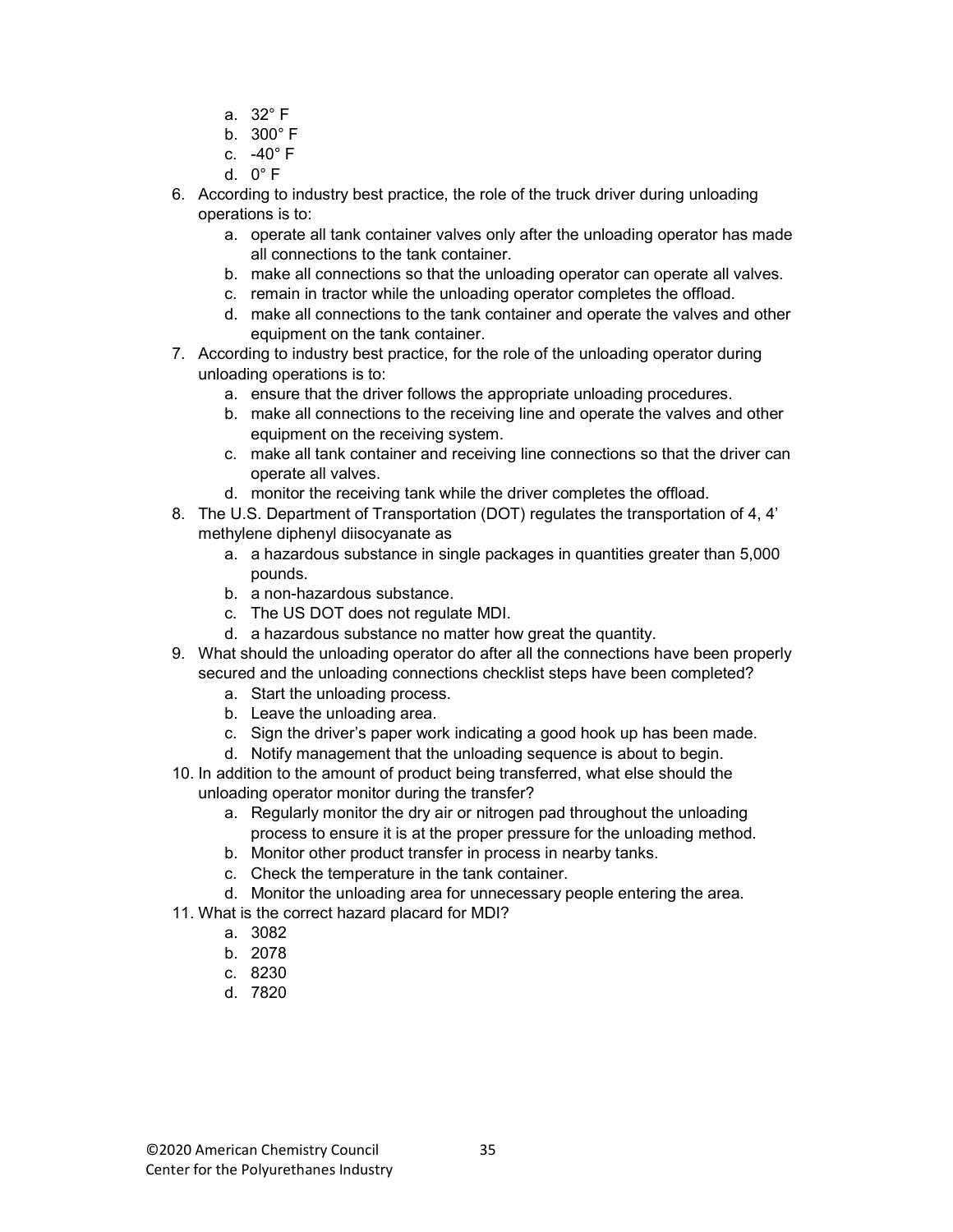$NAME:$ 

|--|

 $DATE:$ 

#### CARGO TANK TRAILER TRANSFERS QUIZ

# SAFE HANDLING OF METHYLENEDIPHENYL DIISOCYANATE

- 1. What helps ensure that each step of the appropriate unloading procedure is completed throughout the unloading process?
	- a. an on time delivery
	- b. checking off each and every step on a documented checklist completed during the offload
	- c. signing the paperwork
	- d. working with a partner
- 2. Prior to unloading, complete these checks for shipment accuracy: verify the purchase order number matches the shipment, verify the product description on the paperwork matches what was ordered, and
	- a. verify the seal numbers on the paperwork match the seal number on the cargo tank trailer; verify the cargo tank trailer number matches the paperwork
	- b. verify the seal number is listed on the paperwork; check the driver's ID
	- c. verify the placard on the container matches the hazard listed on the paperwork; verify the material labels on the cargo tank are the correct MDI product
	- d. verify the paperwork lists the Emergency Contact number; verify the container has been sealed
- 3. During the MDI unloading operation, who is required to wear PPE?
	- a. The truck driver
	- b. The unloading operator
	- c. PPE is not necessary during unloading operations
	- d. Both the unloading operator and truck driver
- 4. According to industry best practice, to prevent cross contamination of polyurethane raw materials, what size hoses and fitting will be needed to unload MDI?
	- a. 2" hoses and fittings
	- b. 4" hoses adapted to 3" fittings
	- c. 2" or 3", depending on what is on the cargo tank trailer
	- d. 3" hoses and fittings
- 5. What special precautions should be taken when the tractor mounted air compressor is used to pad the tank during offload?
	- a. the tractor does not overheat
	- b. check the sight glass to confirm the desiccant is blue and there are no signs of moisture
	- c. the pressure does not exceed 5 PSI
	- d. the compressor has been inspected within the last 12 months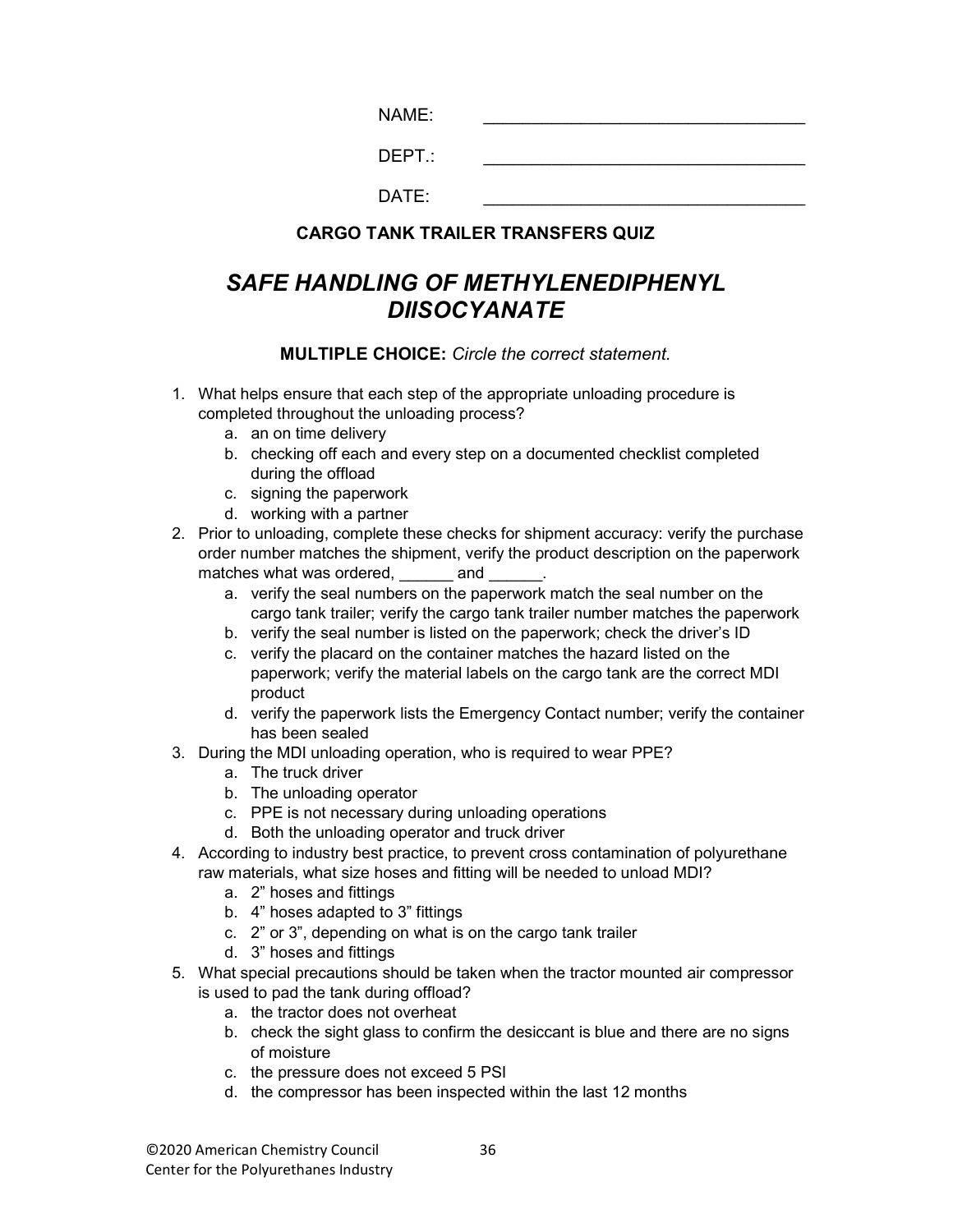- 6. If dry air is used, it is extremely important to check for signs of moisture. It is recommended that dry air have a target dew point of  $\qquad$ .
	- a. 32° F
	- b. 300° F
	- c.  $-40^\circ$  F
	- d. 0° F
- 7. According to the industry best practice, the role of the truck driver during unloading operations is to:
	- a. operate all tank container valves only after the unloading operator has made all connections to the tank container.
	- b. make all connections so that the unloading operator can operate all valves.
	- c. remain in tractor while the unloading operator completes the offload.
	- d. make all connections to the cargo tank trailer and operate the valves and other equipment on the tank container.
- 8. The U.S. Department of Transportation (DOT) regulates the transportation of 4, 4' methylene diphenyl diisocyanate as
	- a. a hazardous substance in single packages in quantities greater than 5,000 pounds.
	- b. a non-hazardous substance.
	- c. The US DOT does not regulate MDI.
	- d. a hazardous substance no matter how great the quantity.
- 9. According to industry best practice, the role of the unloading operator during unloading operations is to:
	- a. ensure that the driver follows the appropriate unloading procedures.
	- b. make all connections to the receiving line and operate the valves and other equipment on the receiving system.
	- c. make all tank container and receiving line connections so that the driver can operate all valves.
	- d. monitor the receiving tank while the driver completes the offload.
- 10. As the unloading operator, what should you do after all of the connections have been properly secured and the unloading connections checklist steps have been completed?
	- a. Start the unloading process.
	- b. Leave the unloading area.
	- c. Sign the driver's paper work indicating a good hook up has been made.
	- d. Notify management that the unloading sequence is about to begin.
- 11. In addition to the amount of product being transferred, what else should the unloading operator monitor during the transfer?
	- a. Regularly check the dry air or nitrogen pad during the unloading process to ensure it is at the proper pressure for the unloading method.
	- b. Check other product transfer in process in nearby tanks.
	- c. Verify the temperature in the tank container.
	- d. Check the unloading area for unnecessary people entering the area.
- 12. What is the correct hazard placard for MDI?
	- a. 3082
	- b. 2078
	- c. 8230
	- d. 7820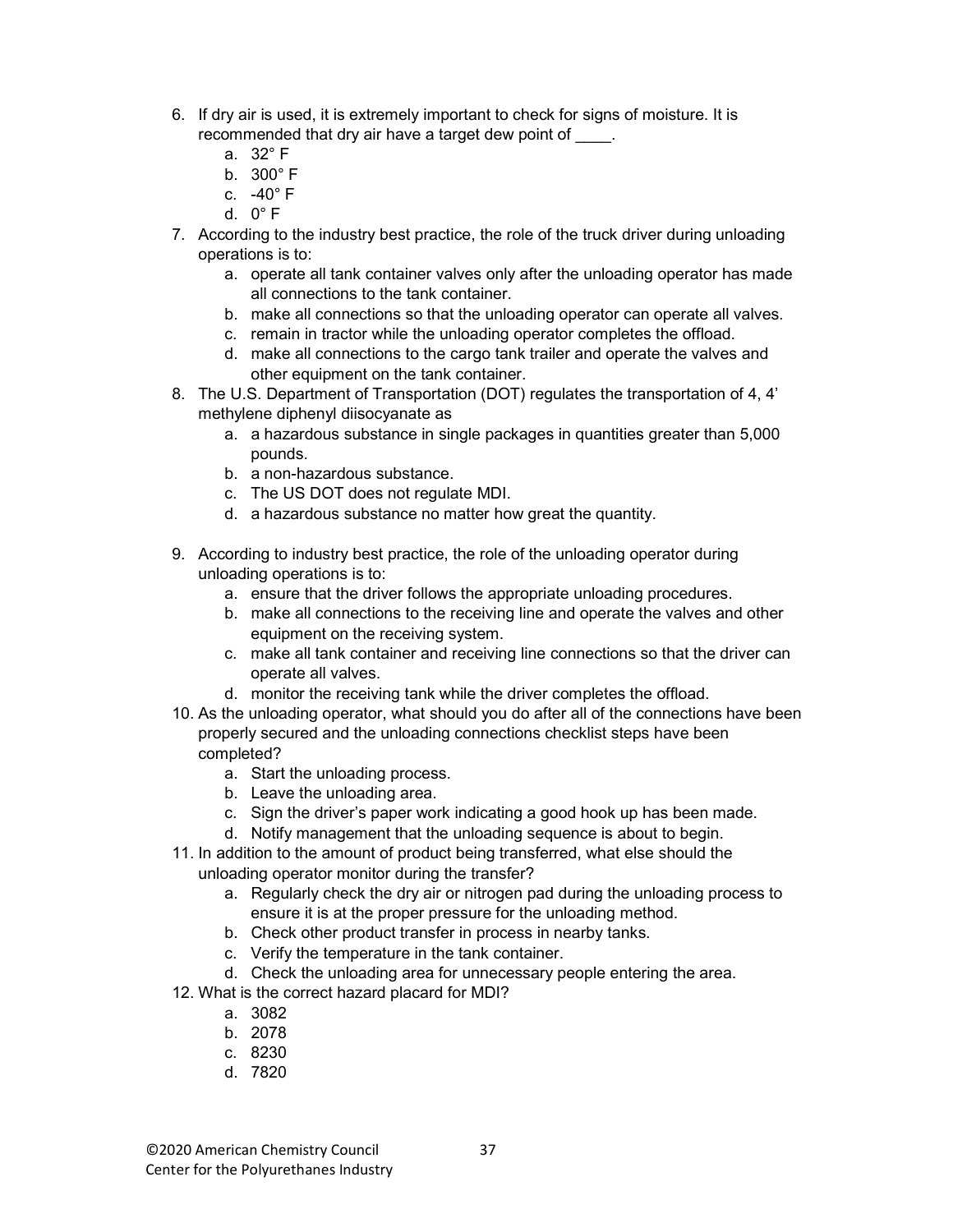| NAME:  |  |
|--------|--|
| DEPT.: |  |
| DATE:  |  |

#### RAIL TANK CAR TRANSFERS QUIZ

# SAFE HANDLING OF METHYLENEDIPHENYL DIISOCYANATE

- 1. What helps ensure that each step of the appropriate unloading procedure is completed throughout the unloading process?
	- a. an on time delivery
	- b. following a comprehensive checklist throughout the unloading sequence
	- c. relying on backup procedures
	- d. working with a partner
- 2. Prior to unloading, the items to check for shipment accuracy should include: verify the purchase order number matches the shipment, verify the product description on the paperwork matches what was ordered, and  $\Box$ 
	- a. verify the seal numbers on the paperwork match the seal number on the railcar; verify the cargo tank trailer number matches the paperwork
	- b. verify the seal number is listed on the paperwork; check the driver's ID
	- c. verify the placard on the container matches the hazard listed on the paperwork; verify the material labels are on the railcar
	- d. verify the paperwork lists the Emergency Contact number; check that the container has been sealed
- 3. What personal protective equipment (PPE) is required during transfer operations?
	- a. Work clothing and rubber gloves
	- b. Side shield eye protection, rubber boots and gloves
	- c. Impervious clothing, cotton gloves and eye protection
	- d. Chemical protective suits, chemical splash goggles or chemical face shield and chemical resistant gloves and boots
- 4. According to industry best practice, to prevent cross contamination of polyurethane raw materials, what size hoses and fitting will be needed to unload MDI?
	- a. 2" hoses and fittings
	- b. 4" hoses adapted to 3" fittings
	- c. 2" or 3", depending on what is on the cargo tank trailer
	- d. 3" hoses and fittings
- 5. If dry air is used, it is extremely important to check for signs of moisture. It is recommended that dry air have a target dew point of \_\_\_\_.
	- a. 32° F
	- b. 300° F
	- c. -40° F
	- d. 0° F
- 6. Who must attend the unloading operation at all times?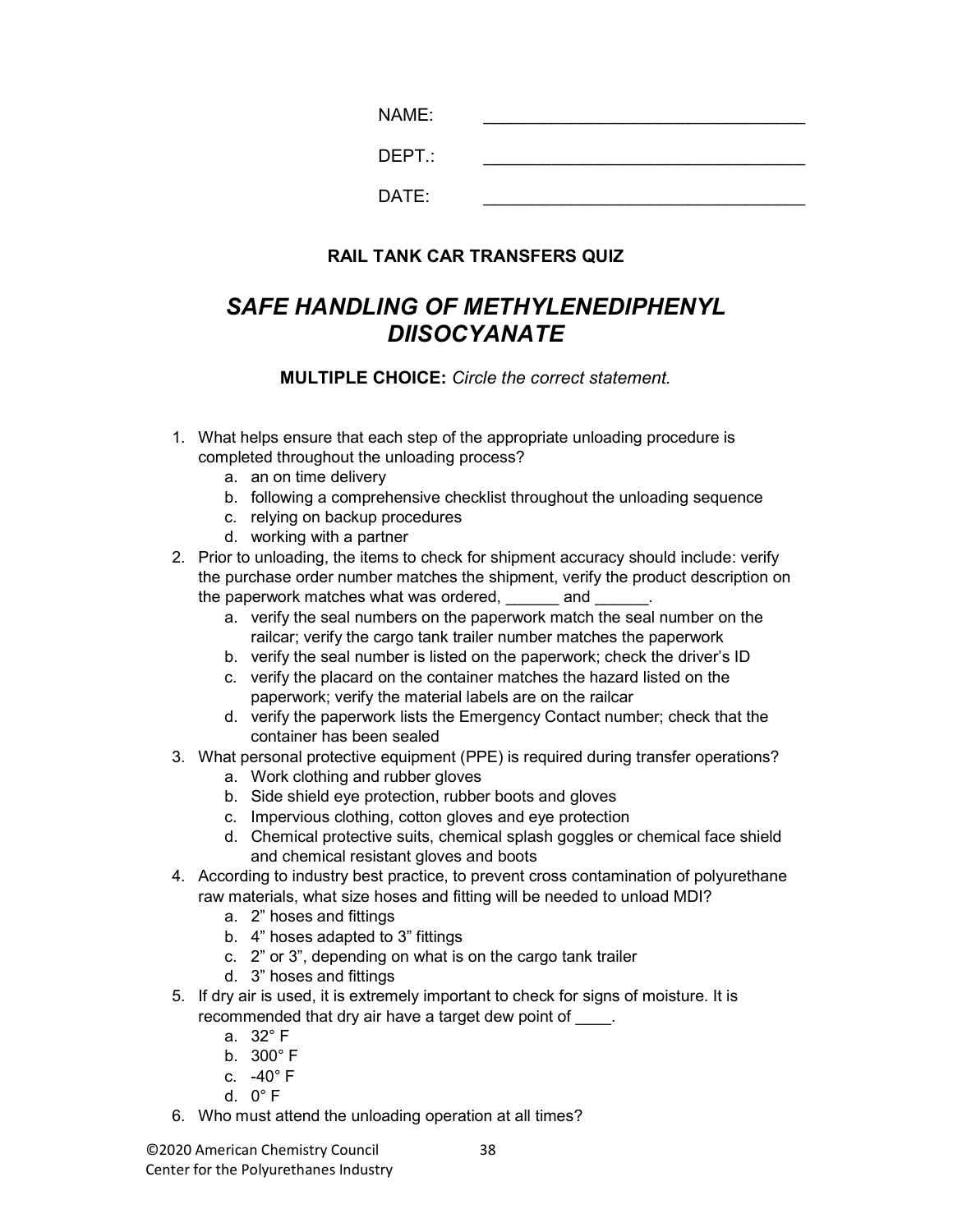- a. a manager
- b. a unloader and a witness
- c. a third party unloader
- d. a qualified person
- 7. The U.S. Department of Transportation (DOT) regulates the transportation of 4, 4' methylene diphenyl diisocyanate as
	- a. a hazardous substance in single packages in quantities greater than 5,000 pounds.
	- b. a non-hazardous substance.
	- c. The US DOT does not regulate MDI.
	- d. a hazardous substance no matter how great the quantity.
- 8. In addition to the amount of product being transferred, what else should the unloading operator monitor during the transfer?
	- a. Regularly check the dry air or nitrogen pad throughout the process to make sure it is at the proper pressure for the unloading method.
	- b. Monitor other product transfer in process in nearby tanks.
	- c. Check the temperature in the tank container.
	- d. Monitor the unloading area for unnecessary people entering the area.
- 9. When disconnecting hoses from the railcar what should be done to minimize the impact of any material that could spill?
	- a. Open the cam and groove fitting very slowly.
	- b. Walk the hose out to ensure there is no product remaining.
	- c. Contain product drippage using a catch container.
	- d. Disconnect wearing gloves and rubber boots as the only PPE required.
- 10. Complete the statement. The U.S. Department of Transportation (DOT) requires that any spilled material or product residue be removed from the tank car's exterior surface
	- a. prior to it being offered for return shipment
	- b. after it leaves the facility
	- c. upon return to the supplier's facility
	- d. spilled material does not need to be removed
- 11. What is the correct hazard placard for MDI?
	- a. 3082
	- b. 2078
	- c. 8230
	- d. 7820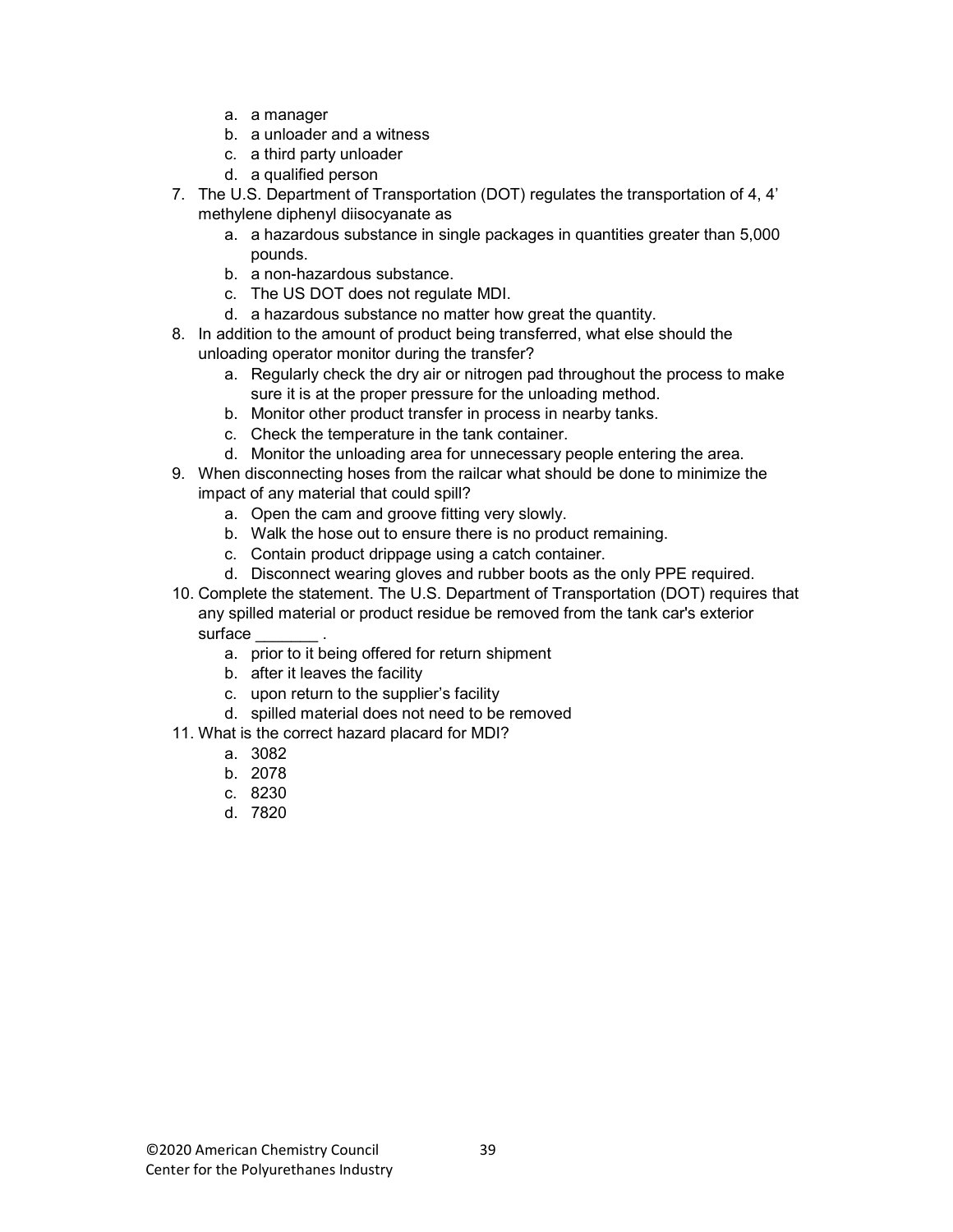| NAME:  |  |
|--------|--|
| DEPT.: |  |
| DATE:  |  |

#### HAZARD COMMUNICATION AND EMERGENCY RESPONSE PROCEDURES QUIZ

# SAFE HANDLING OF METHYLENEDIPHENYL **DIISOCYANATE**

- 1. When MDI reacts with water, what two byproducts are a result of the reaction?
	- a. Heat and steam
	- b. Heat and carbon dioxide
	- c. Carbon dioxide and steam
	- d. Polyurea solids and oxygen
- 2. What are the three routes of entry through which a chemical can cause health effects?
	- a. Inhalation or Breathing, Skin or Eye Contact, Ingestion or Swallowing
	- b. Skin or Eye Contact only
	- c. Inhalation or Breathing, Absorption, Ingestion
	- d. Skin Contact, Eye Contact, Inhalation
- 3. What are symptoms of over exposure to MDI?
	- a. Difficulty breathing
	- b. Tightness in the chest
	- c. Irritation of the eyes, nose, throat and lungs
	- d. All of the above
- 4. Skin exposure to MDI may cause  $\frac{1}{2}$ , while overexposure to airborne MDI may cause\_\_\_\_\_\_\_\_.
	- a. Skin irritation and/or sensitization; respiratory irritation and/or sensitization
	- b. headaches; dizziness
	- c. slight changes in body temperature; low grade fever
	- d. change in the taste of food; loss of appetite
- 5. For MDI exposure to the eyes, it is important that the eyes are:
	- a. flushed with water until the MDI reacts with the water and only seek medical attention if the eyes are irritated.
	- b. quickly wipe the MDI out with damp cloths and do not seek medical attention.
	- c. flushed with running water for at least 15 minutes and seek medical attention.
	- d. flushed with saline water only to avoid chemical reaction and seek medical attention within 48 hours.
- 6. Everyone involved in handling of MDI must be equipped with PPE (Personal Protective Equipment). This includes:
	- a. Work clothing and rubber gloves
	- b. Side shield eye protection, rubber boots and gloves
	- c. Impervious clothing, cotton gloves and eye protection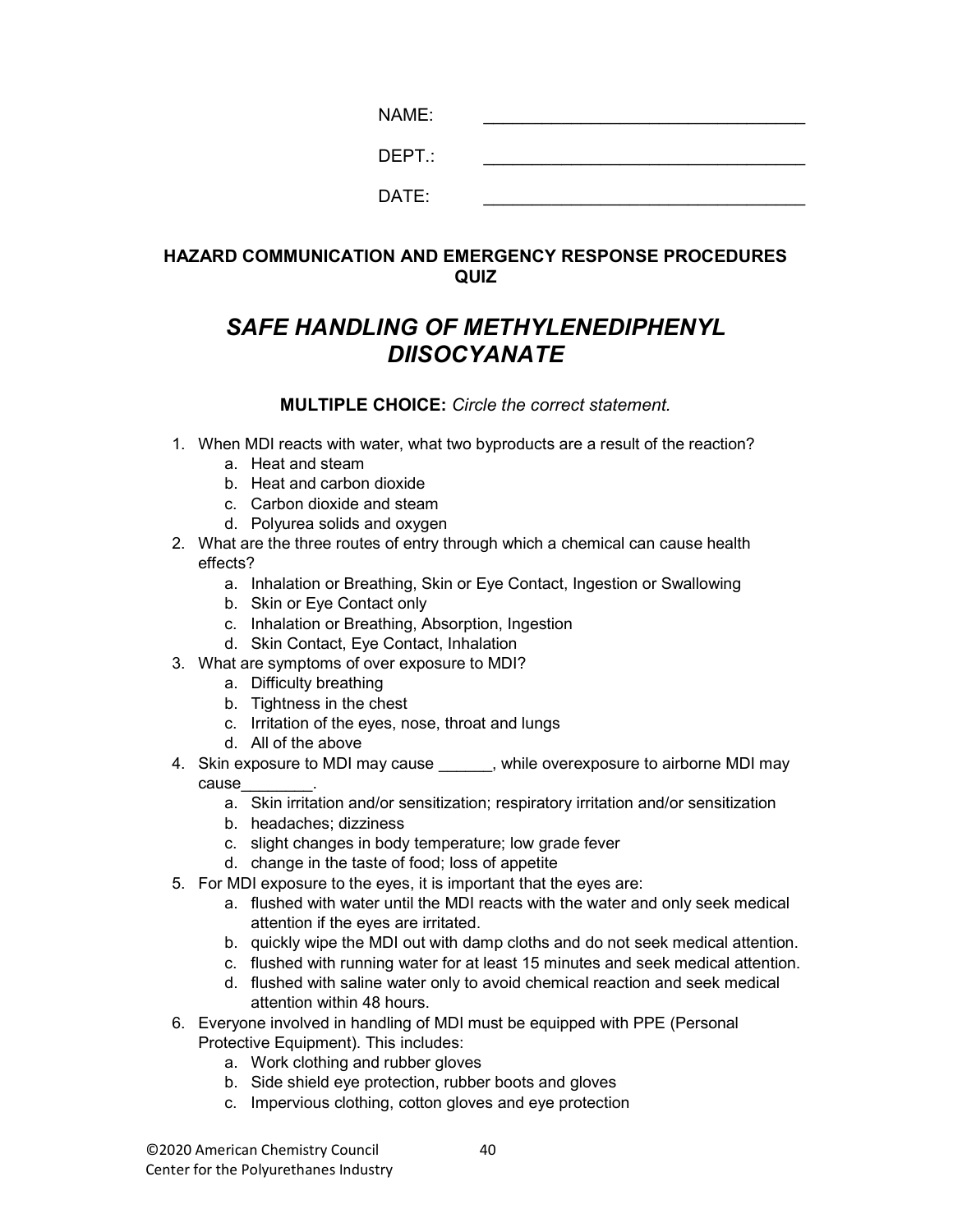- d. Chemical protective suits, chemical splash goggles or chemical face shield and chemical resistant gloves and boots
- 7. MDI has a flash point greater than:
	- a. 200° F
	- b. 300° F
	- c. 212° F
	- d. 100° F
- 8. Established MDI exposure limits and the MDI odor threshold would suggest that:
	- a. odor should never be used to indicate the presence of MDI.
		- b. overexposure could not occur if MDI odor is detected.
	- c. odor is an effective method for determining the presence of MDI.
	- d. the MDI odor threshold corresponds to the MDI exposure limits.
- 9. Personnel that will be working in an area containing spilled MDI must be
	- and  $\overline{?}$ 
		- a. alert, healthy
		- b. approved, trained
		- c. trained, qualified
		- d. responsible, in charge
- 10. After reporting the product spill and ensuring that it is safe to take actions, the first step to take is to
	- a. stop the flow of product from the source
	- b. build a dike with sand in order to drain away the spilled material
	- c. determined the amount spilled
	- d. contain the spilled material in a catch container
- 11. Absorbent material such as clay earth and sweeping compound should be used to stop spilled MDI from flowing into \_\_\_\_\_\_\_ or \_\_\_\_\_\_?
	- a. drains, sewers
	- b. piping, trenches
	- c. open ditches, pits
	- d. containment area, dikes
- 12. When cleaning up spilled MDI, once the product has been stopped, absorbed, pumped off, or removed from the receiving surface, and there is no chance of further spread of the product, the area must be decontaminated with  $\qquad$ ?
	- a. appropriate solvents
	- b. saw dust
	- c. sweeping compound
	- d. neutralizing agent
- 13. Drums containing materials contaminated by MDI should be kept:
	- a. sealed and in a cool dry area.
	- b. in a well-ventilated area and monitored frequently.
	- c. in direct sunlight.
	- d. in a hot, humid room.
- 14. Where can you find out additional information about neutralizing solutions?
	- a. Emergency Response Guidebook
	- b. the product manufacturer's SDS
	- c. the unloading checklist
	- d. the manufacturer's product label
- 15. What should be documented within the facility in order to give information needed to control a release of MDI to help prevent injury or damage to the environment?
	- a. A product checklist
	- b. Membership in CHEMTREC